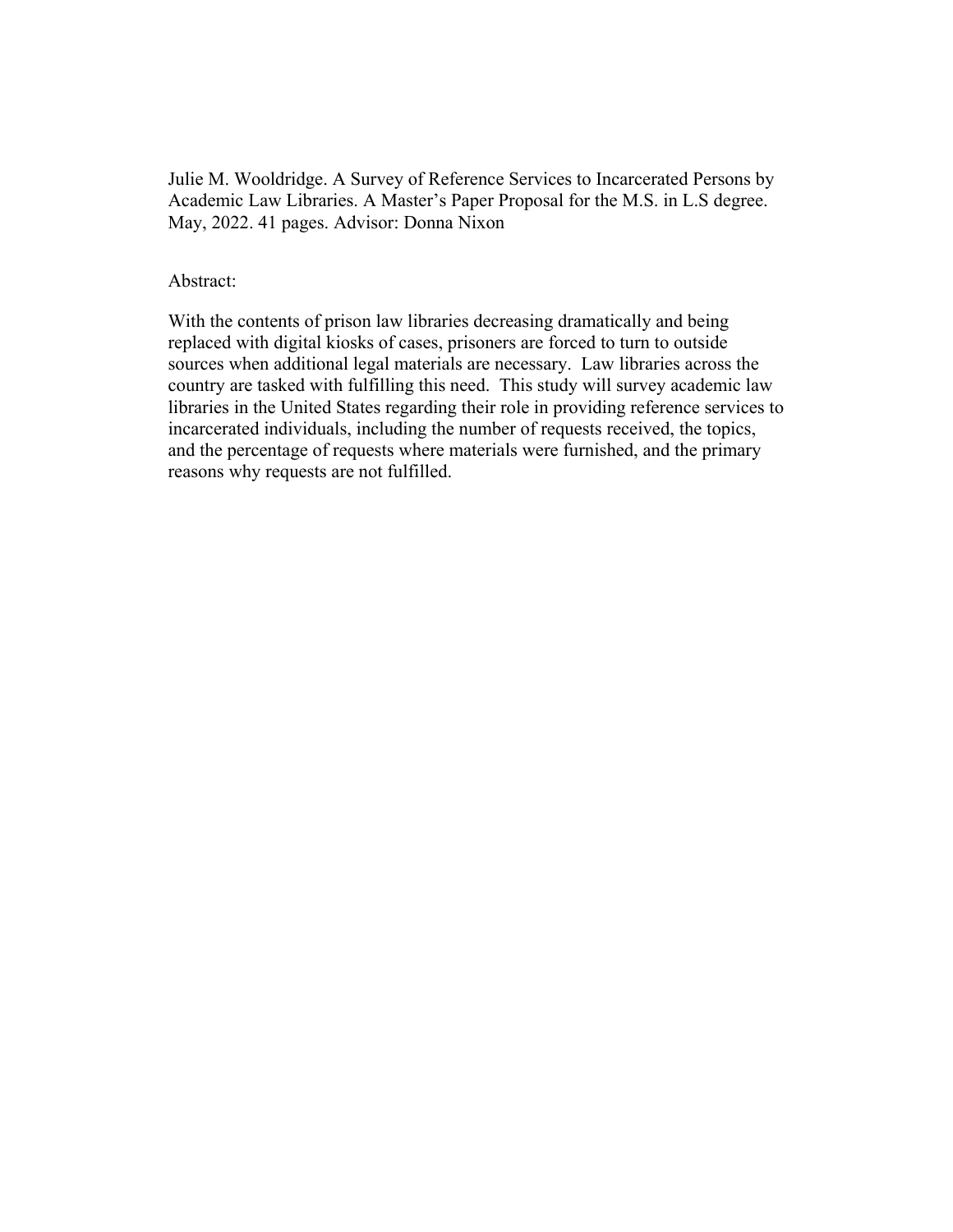## A SURVEY OF REFERENCE SERVICES TO INCARCERATED PERSONS BY ACADEMIC LAW LIBRARIES

by Julie M. Wooldridge

A Master's paper submitted to the faculty of the School of Information and Library Science of the University of North Carolina at Chapel Hill in partial fulfillment of the requirements for the degree of Master of Science in Library Science.

Chapel Hill, North Carolina

May, 2022

Approved by: Donna Nixon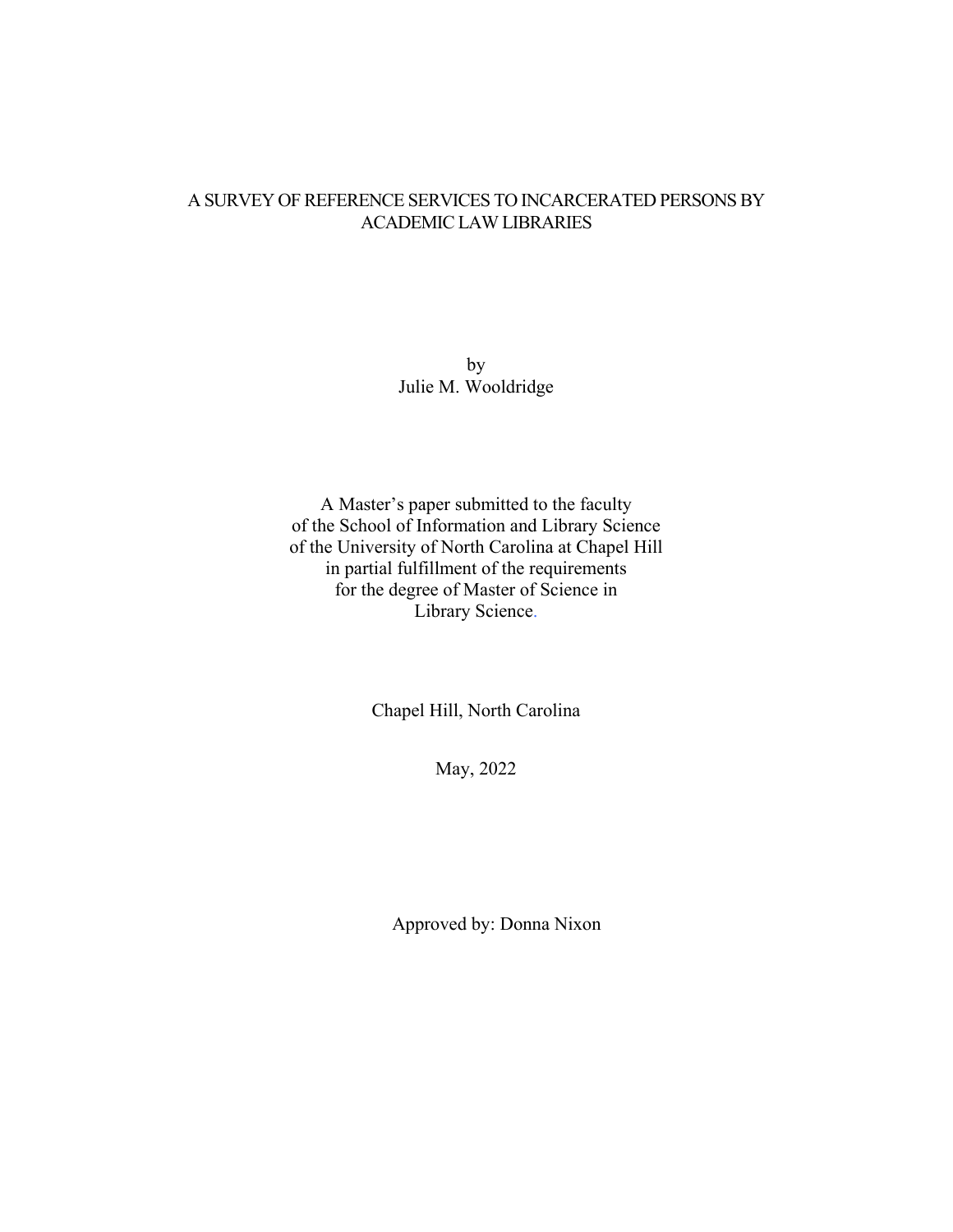## **TABLE OF CONTENTS**

| A PRISONER'S RIGHT TO MEANINGFUL ACCESS TO THE COURTS  13 |
|-----------------------------------------------------------|
|                                                           |
|                                                           |
|                                                           |
|                                                           |
|                                                           |
|                                                           |
|                                                           |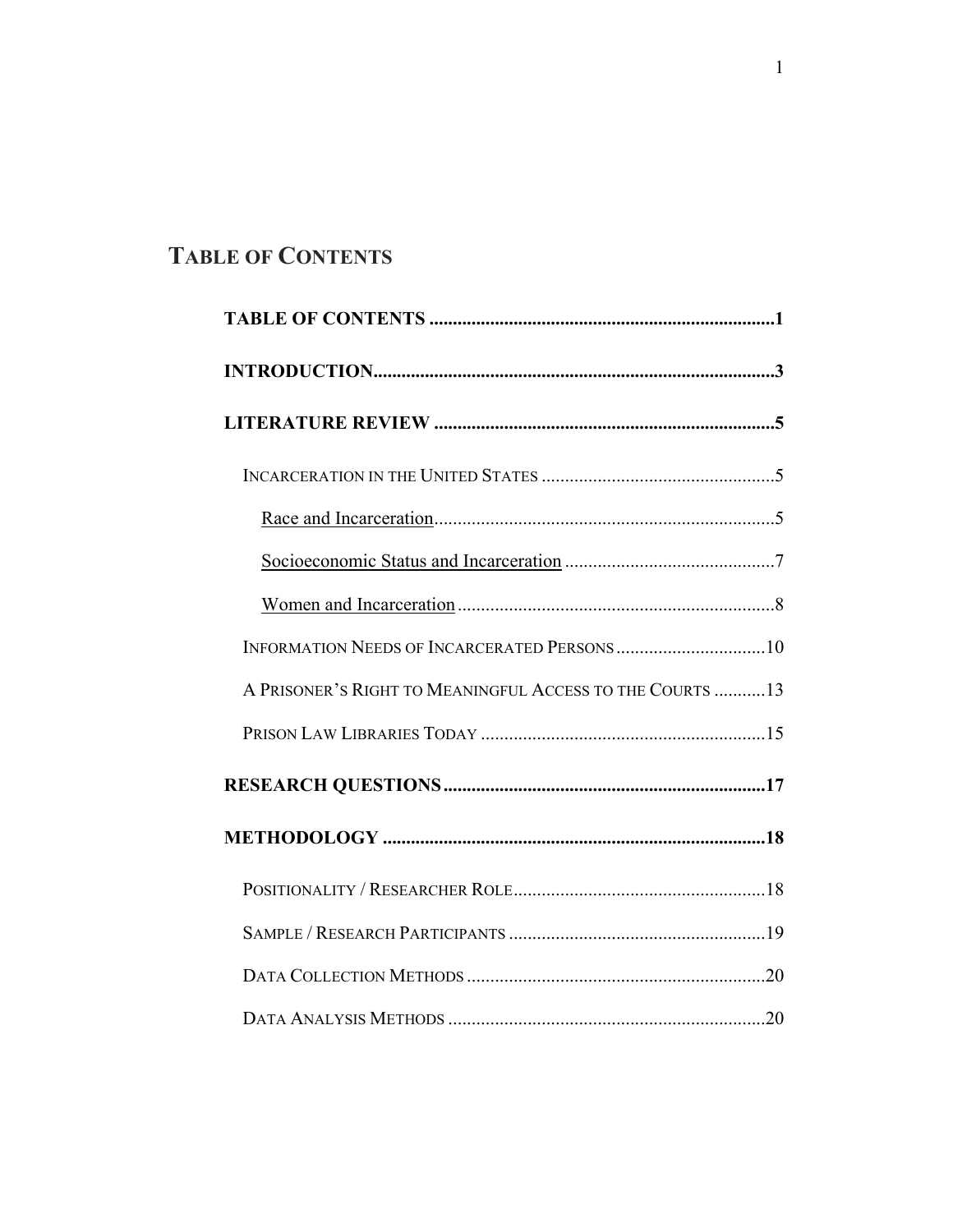| <b>LIMITATIONS &amp; POTENTIAL FOR FUTURE RESEARCH30</b> |  |
|----------------------------------------------------------|--|
|                                                          |  |
|                                                          |  |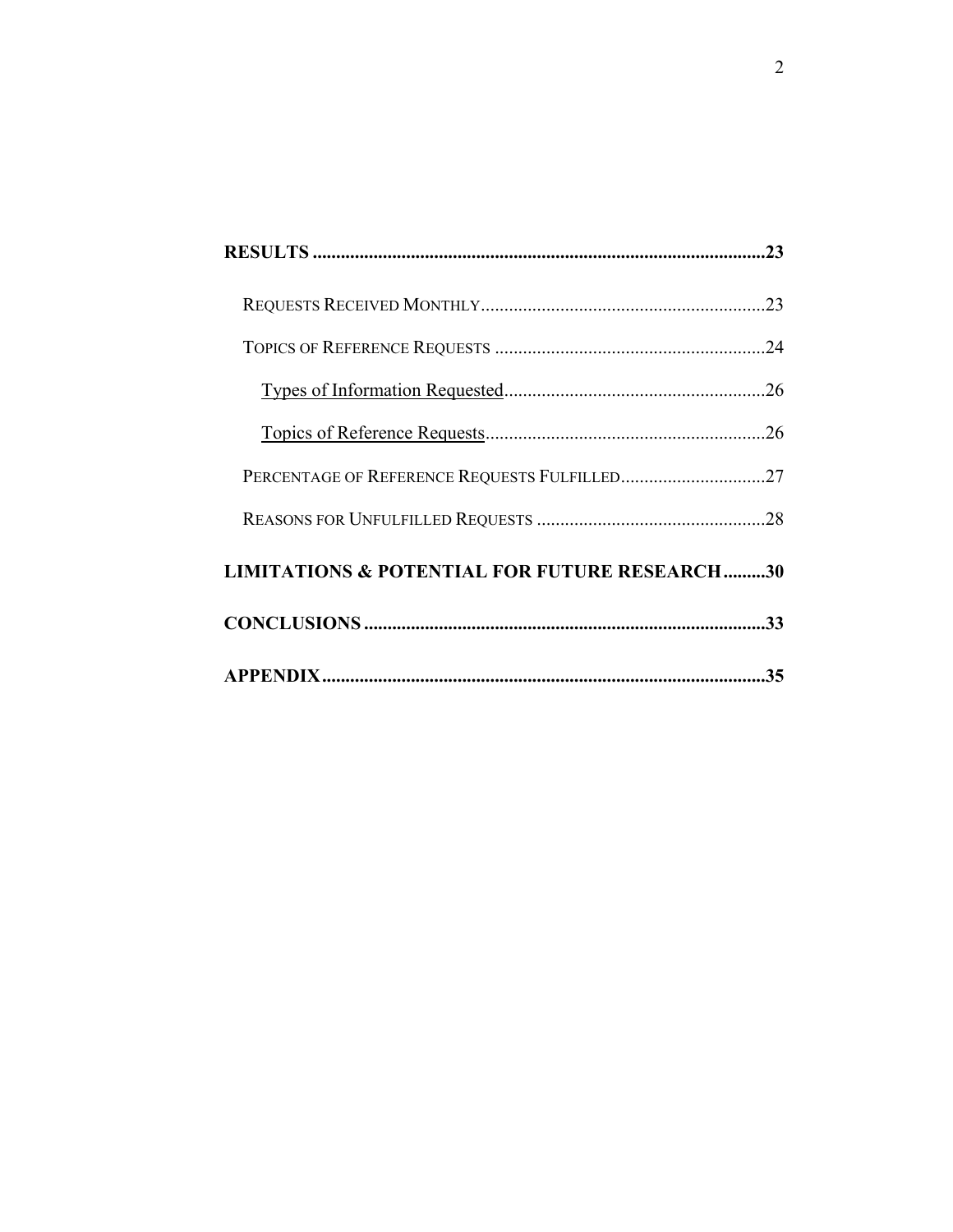#### **INTRODUCTION**

In the United States, over two million people are incarcerated across federal, state, and local prisons or jails. The disproportionate majority of people incarcerated are Black or Hispanic. An estimated sixty percent are awaiting trial and have not been convicted.

In 1977, the United States Supreme Court established an incarcerated person's right to meaningful access to the courts in the case of *Bounds v. Smith. [1](#page-4-0)* The Court in *Bounds* elaborated, identifying the provision of law libraries as a method to provide meaningful access.<sup>[2](#page-4-1)</sup> After *Bounds*, prison law libraries began popping up across the country as a means to effectuate this right. Twenty years later, the United States Supreme Court again addressed the issue and considered what must be provided to ensure meaningful access to the judicial system, in the case of *Lewis v. Casey*. [3](#page-4-2) This time, the Court choose to narrowly interpret the right of access to the courts, and rather than requiring assistance for prisoners in the exercise of this right, the Court required prisons to not actively interfere with the exercise of the prisoner's rights. If it can be said that *Bounds* established the right of meaningful access to the courts for prisoners, *Lewis* effectively gutted that

<span id="page-4-1"></span><span id="page-4-0"></span><sup>1</sup> *Bounds v. Smith*, 430 U.S. 817, 828 (1977)

<sup>2</sup> *Bounds,* 430 U.S. at 828

<span id="page-4-2"></span><sup>3</sup> *Lewis v. Casey,* 518 U.S. 343 (1996)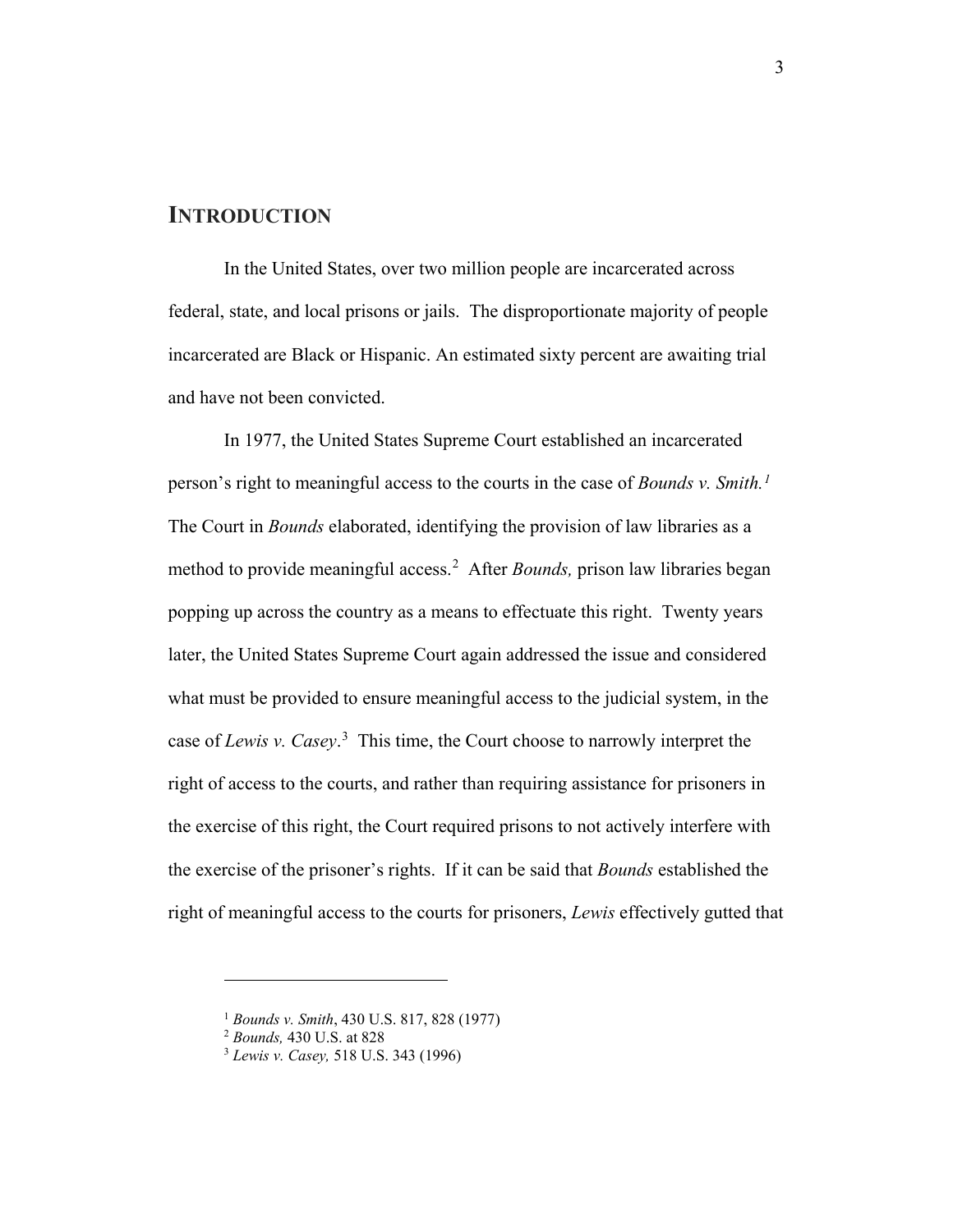right. Since *Lewis,* prison libraries across the country began closing and offering digital kiosks rather than books for prisoners.

As prison law libraries disappear or reduce contents and services, law libraries across the country have stepped in to fulfill this need. Academic law libraries are one type of library doing just that. This study surveyed academic law libraries across the United States regarding; (1) the number of requests received from incarcerated persons, (2) the types of materials requested, (3) the percent of requests where materials are provided, and (4) reasons requests could not be fulfilled.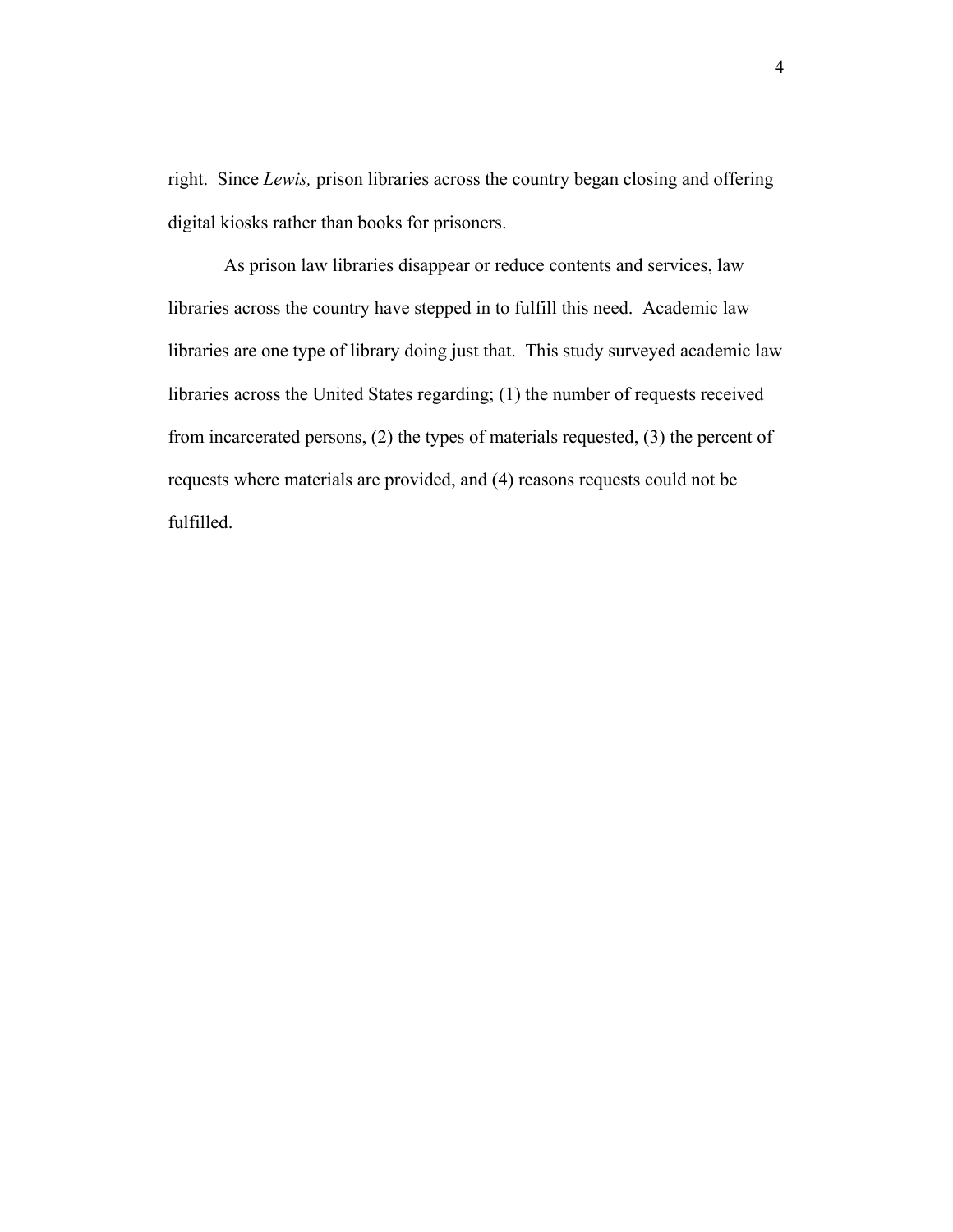## **LITERATURE REVIEW**

## Incarceration in the United States

In 2019, the incarcerated population in the United States included 2,086,600 people.<sup>[4](#page-6-0)</sup> Approximately two-thirds were incarcerated in state or federal prisons and one-third were held in local jails.<sup>[5](#page-6-1)</sup> It is estimated that six out of every ten people incarcerated are awaiting trial, and have not been convicted of a crime.<sup>[6](#page-6-2)</sup> While incarcerated, people risk losing their jobs, not getting medical attention, losing housing and custody of their children, and for a majority of them, without being convicted.

#### Race and Incarceration

Black and Latino people are more likely to be arrested and incarcerated than white people.<sup>[7](#page-6-3)</sup> Black men are six times as likely to be incarcerated as white men, and Latinos are 2.5 times as likely.[8](#page-6-4) *Figure 1*, below, represents data taken

<span id="page-6-0"></span><sup>4</sup> OFF. OF JUST. PROGRAMS, U.S. DEP'T. OF JUST., NCJ 300655, CORRECTIONAL POPULATION IN UNITED STATES, 2019 – STATISTICAL TABLES (July 2021), [https://bjs.ojp.gov/sites/g/files/xyckuh236/files/media/document/cpus19st.pdf.](https://bjs.ojp.gov/sites/g/files/xyckuh236/files/media/document/cpus19st.pdf) 5 *id.*

<span id="page-6-2"></span><span id="page-6-1"></span><sup>6</sup> OFF. OF JUST. PROGRAMS, U.S. DEP'T OF JUST., NCJ 251210, JAIL INMATES IN 2016 (Feb. 2018), [https://www.bjs.gov/content/pub/pdf/ji16.pdf.](https://www.bjs.gov/content/pub/pdf/ji16.pdf)

<span id="page-6-3"></span><sup>7</sup> Wendy Sawyer, *Visualizing the Racial Disparities In Mass Incarceration,* PRISON POL'Y INITIATIVE, (July 27, 2020), https://www.prisonpolicy.org/blog/2020/07/27/disparities/.<br><sup>8</sup> SENT'G PROJECT, INCARCERATED WOMEN AND GIRLS, (Nov. 2020),

<span id="page-6-4"></span>[https://www.sentencingproject.org/publications/incarcerated-women-and-girls/.](https://www.sentencingproject.org/publications/incarcerated-women-and-girls/)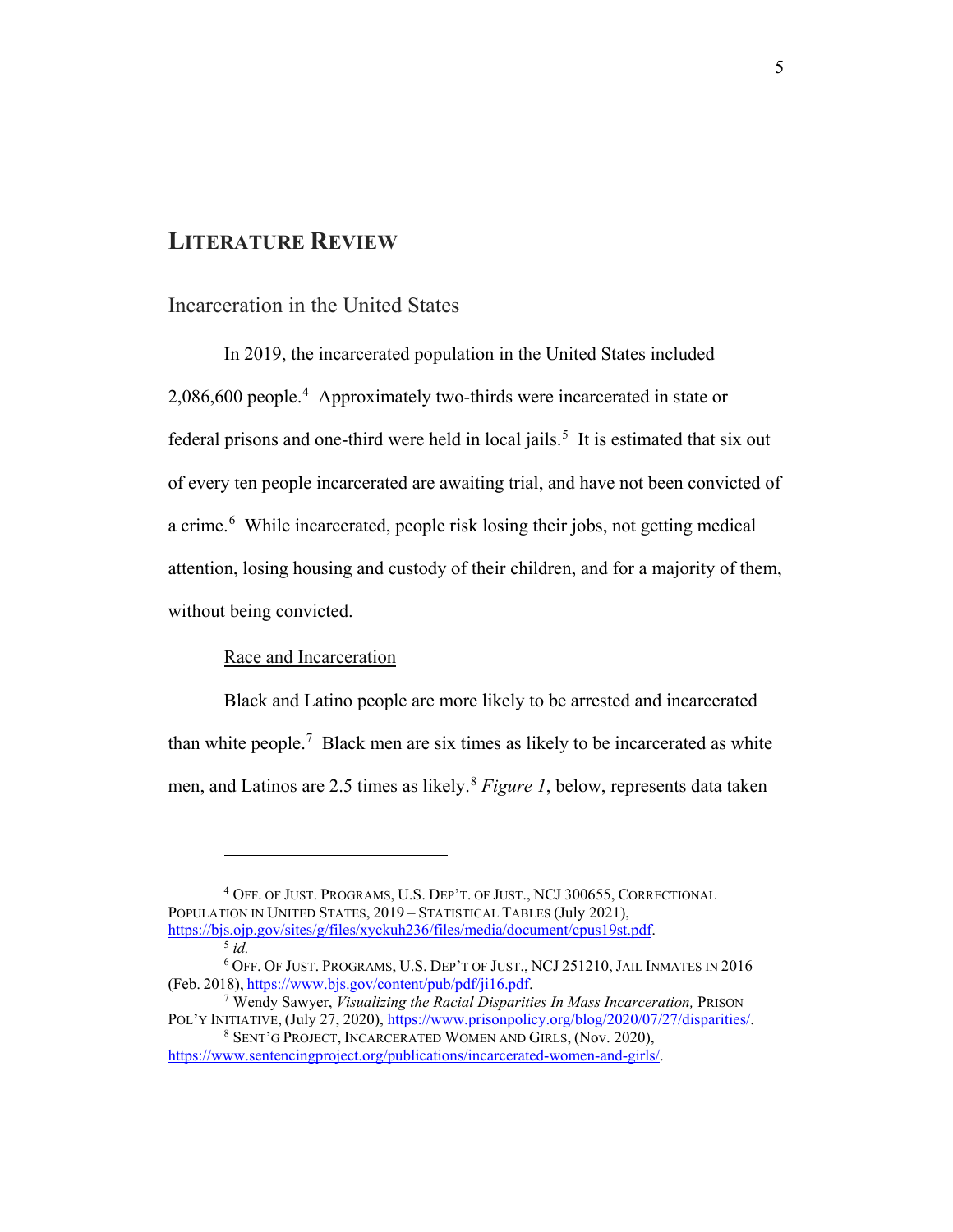from a Bureau of Justice Statistics Report detailing the percentage of federal prisoners in 201[9](#page-7-0) by race and ethnicity,<sup>9</sup> compared to the US population in 2019, as estimated by the US Census Bureau.<sup>[10](#page-7-1)</sup>

| % in Prison | % US population |
|-------------|-----------------|
| 29.0        | 76.3            |
| 36.6        | 13.4            |
| 30.9        | 18.5            |
| 2.1         | 0.2             |
|             |                 |
| 14          | 1.3             |
|             |                 |

*Figure 1*

People identifying as Black make up approximately 13.4 percent of the US population yet comprise 36.6 percent of the federal prison population. The statics regarding people identifying as Hispanic or Latino/a are just as startling, making up 30.9 percent of the prison population, but only 18.5 percent of the US population. Using administrative data from State Courts Processing Statistics, Stephen Demuth examined the difference between Black, Hispanic, and white felony defendants in the bail system.<sup>11</sup> Demuth found Black and Hispanic defendants were 20 percent more likely to be denied bail than white defendants.

<span id="page-7-0"></span><sup>9</sup> OFF. OF JUST. PROGRAMS, U.S. DEP'T. OF JUST., NCJ 255115, PRISONERS IN 2019 (Oct. 2020), [https://bjs.ojp.gov/redirect-legacy/content/pub/pdf/p19.pdf.](https://bjs.ojp.gov/redirect-legacy/content/pub/pdf/p19.pdf)

<span id="page-7-1"></span><sup>&</sup>lt;sup>10</sup> U.S. Census Bureau, Quick Facts: United States (Accessed on 10/17/2021), https://www.census.gov/quickfacts/fact/table/US/RHI325219.

<span id="page-7-2"></span><sup>&</sup>lt;sup>11</sup> Stephen Demuth, *Racial and Ethnic Differences in Pretrial Release Decisions and Outcomes: A Comparison of Hispanic, Black, and White Felony Arrestees\**, 41 CRIMINOLOGY 873–908 (2003).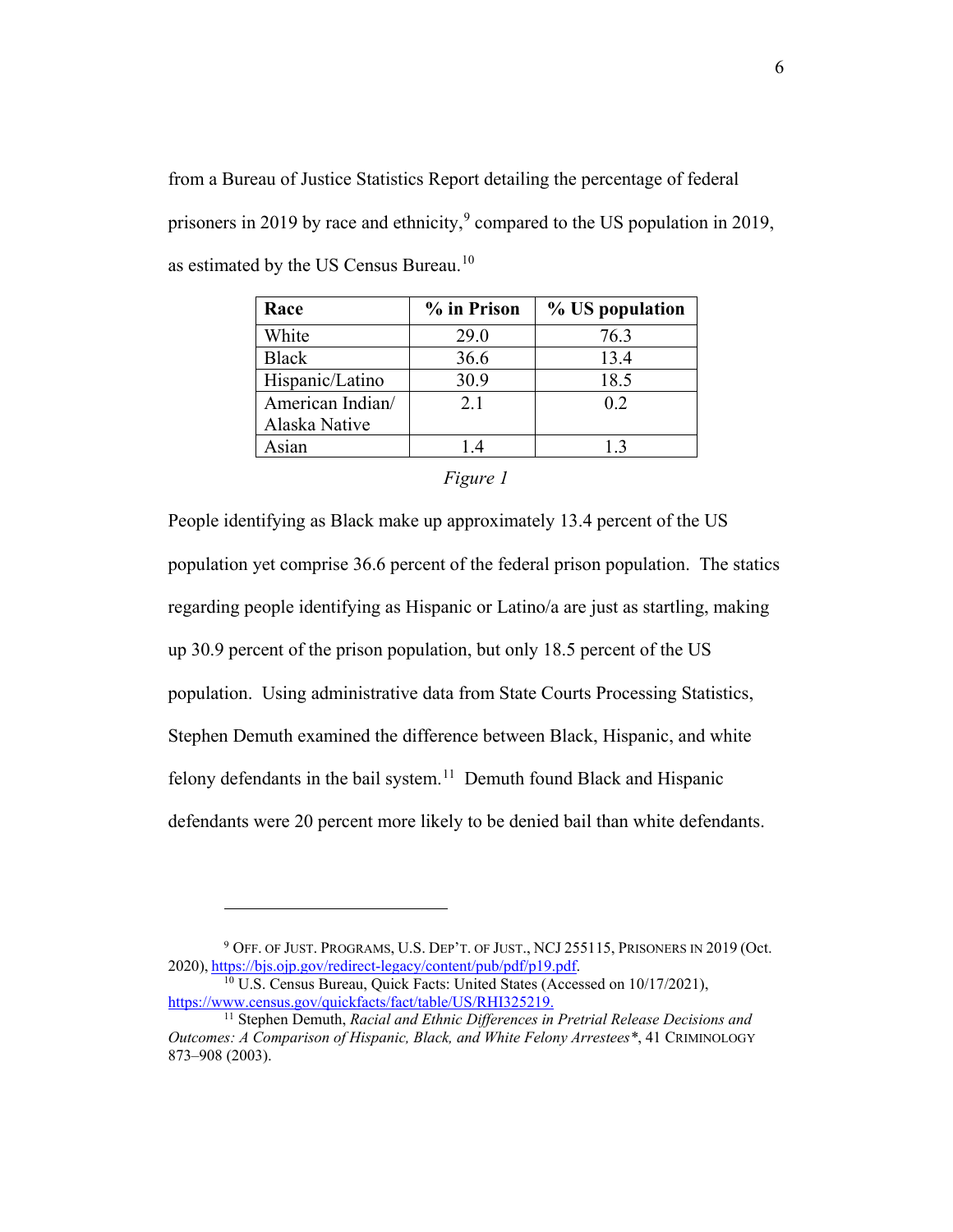Demuth also found Hispanic defendants suffered from, what he termed, a *triple burden* at the pretrial stage, as they are: (1) the group most likely to be required to pay bail to gain release, (2) the group that receives the highest bail amounts, and (3) the group least able to pay the bail.<sup>[12](#page-8-0)</sup>

#### Socioeconomic Status and Incarceration

Socioeconomic status is intrinsically linked to incarceration. Socioeconomic status, according to the American Psychological Association encompasses "not just income but also educational attainment, financial security, and subjective perceptions of social status and social class.<sup>13</sup> According to a Texas Criminal Justice Coalition Report, 11 percent of the population is comprised of adults in poverty, yet they are three times as likely to be arrested than adults above the poverty line.<sup>14</sup> Adults in poverty are also 15 times more likely to be charged with a felony, than people earning over 150 percent of the federal poverty level.<sup>15</sup> So not only are adults in poverty more likely to be arrested, they are also more likely to be charged with a felony, and thus spend more time incarcerated.

<sup>12</sup> *id.*

<span id="page-8-1"></span><span id="page-8-0"></span><sup>&</sup>lt;sup>13</sup> American Psychological Association, Ethnic and Racial minorities & Socioeconomic Status (2017). <https://www.apa.org/pi/ses/resources/publications/minorities>

<span id="page-8-3"></span><span id="page-8-2"></span><sup>&</sup>lt;sup>14</sup> Bailey Gray et al., TEXAS CRIMINAL JUSTICE COALITION. RETURN TO NOWHERE: THE REVOLVING DOOR BETWEEN INCARCERATION AND HOMELESSNESS. 6 (February 2019). [https://www.texascjc.org/system/files/publications/Return%20to%20Nowhere%20The%20Revolv](https://www.texascjc.org/system/files/publications/Return%20to%20Nowhere%20The%20Revolving%20Door%20Between%20Incarceration%20and%20Homelessness.pdf) [ing%20Door%20Between%20Incarceration%20and%20Homelessness.pdf](https://www.texascjc.org/system/files/publications/Return%20to%20Nowhere%20The%20Revolving%20Door%20Between%20Incarceration%20and%20Homelessness.pdf)  $\overline{15}$  *id.*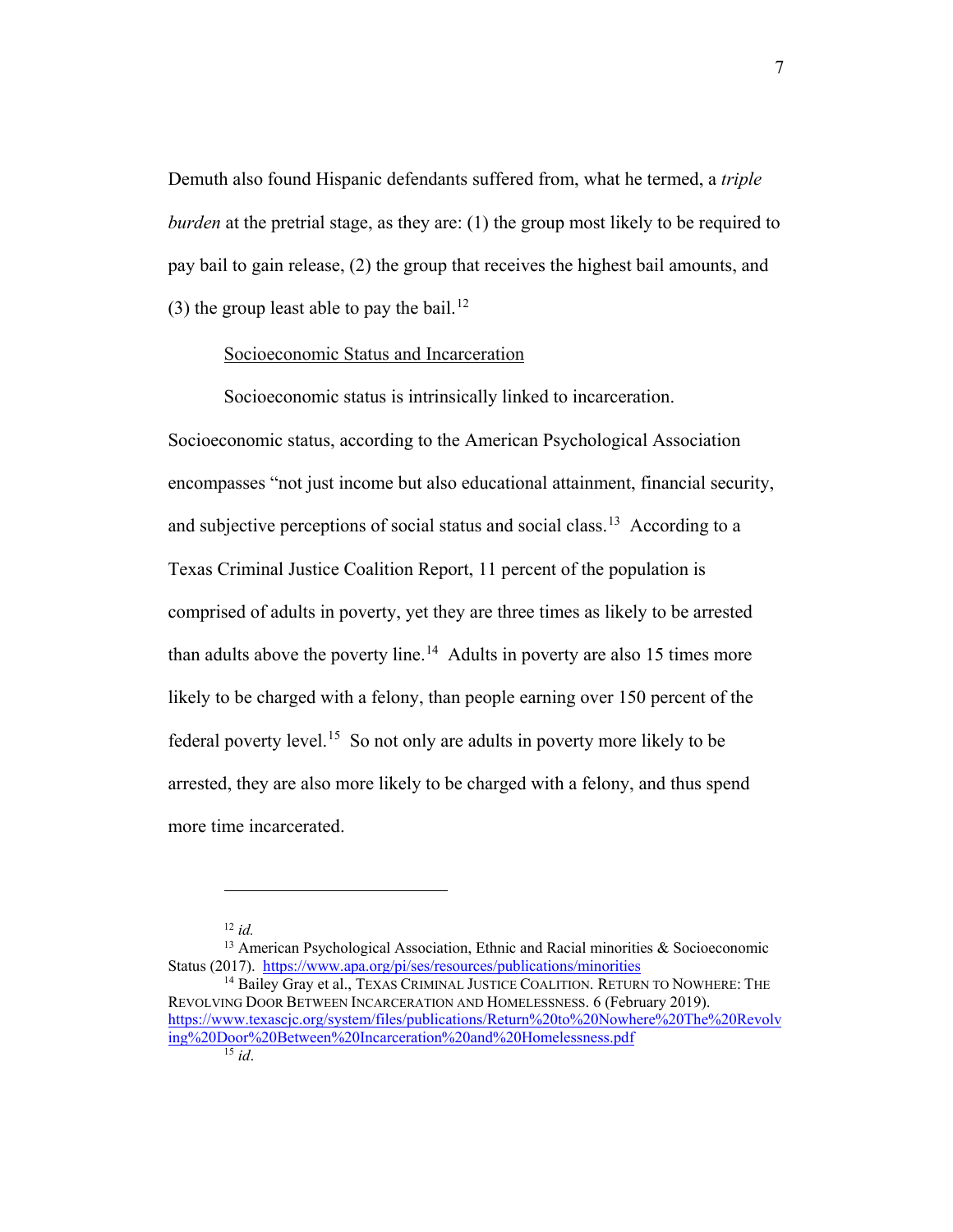#### Women and Incarceration

Of the approximately 2 million people incarcerated in the United States, 222,455 of them are women.<sup>16</sup> A study in 2008 by Bastick and Townhead, found women prisoners are discriminated against as compared to male prisoners in almost every aspect of prison life, including decisions as to pre-trial detention, opportunities for education, employment, and healthcare needs.[17](#page-9-1)

Female prisoners face similar challenges to men while incarcerated, however, the proportion of male and female prisoners dealing with particular issues differs according to a study conducted by Nancy Loucks.<sup>[18](#page-9-2)</sup> In Scotland, Loucks found custody of children is generally of more concern for women in prison than men, citing that only 17 percent of fathers looked after their children while the mother was in custody, compared to the 87 percent of mothers who looked after their children while the father was in custody.<sup>[19](#page-9-3)</sup> In the United States, a study sponsored by National Institute of Justice found comparable rates of 25 percent of fathers caregiving for their children while the mother was in prison as

<sup>16</sup> SENT'G PROJECT, *supra*

<span id="page-9-1"></span><span id="page-9-0"></span><sup>&</sup>lt;sup>17</sup> OUAKER UNITED NATIONS OFF., WOMEN IN PRISON: A COMMENT. ON THE UN STANDARD MINIMUM RULES FOR THE TREATMENT OF PRISONERS, (June 2008)<br>https://www.peacewomen.org/sites/default/files/HR Prisoners QUNO 2008 0.pdf.

<span id="page-9-3"></span><span id="page-9-2"></span><sup>&</sup>lt;sup>18</sup> Nancy Loucks, *Women in Prison in* WOMEN WHO OFFEND 142-58, (G. McIvor ed., 2004) <sup>19</sup> *id.*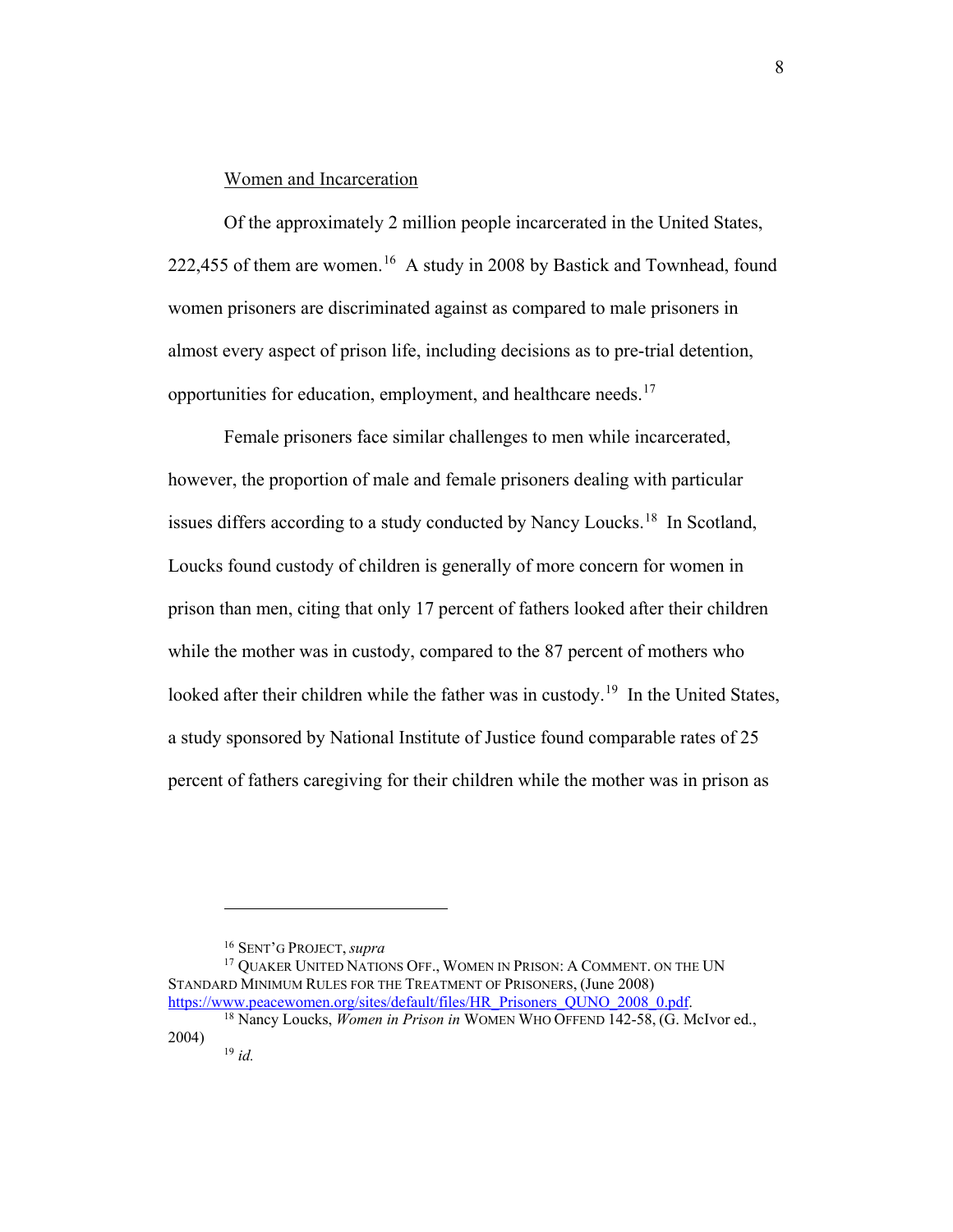compared to 90 percent of mothers.<sup>[20](#page-10-0)</sup> Women who are incarcerated have also similarly been found to be more likely to lose their housing while in custody than men.<sup>[21](#page-10-1)</sup> Although studies disagree on the percentages of women who will lose their housing during incarceration, estimations range from 30 percent to 40 percent.[22](#page-10-2) Loucks attributed this to the fact that women are more often single parents and have tenancy agreements in their own names, whereas men are more likely to have a partner at home to maintain the tenancy.<sup>23</sup>

Female inmates have been found to suffer from higher rates of mental health problems than their male counterparts.[24](#page-10-4) *Figure 2*, below, represents the findings of a Special Report by the Bureau of Justice Statistics regarding the prevalence of mental health issues in prisoners.<sup>[25](#page-10-5)</sup>

| <b>Jurisdiction</b> | % with mental health problems |     |
|---------------------|-------------------------------|-----|
|                     | Women                         | Men |
| <b>State</b>        |                               | 55  |
| Federal             |                               |     |
| Local               |                               |     |

*Figure 2*

<span id="page-10-0"></span><sup>20</sup> OFF. OF JUST. PROGRAMS, U.S. DEP'T. OF JUST., NAT. INST. OF JUST., RESEARCH. IN BRIEF, WOMEN OFFENDERS: PROGRAMMING NEEDS AND PROMISING APPROACHES, (Aug. 1998), [https://www.ojp.gov/pdffiles/171668.pdf.](https://www.ojp.gov/pdffiles/171668.pdf)

<sup>21</sup> Nancy Loucks *supra*

<span id="page-10-2"></span><span id="page-10-1"></span><sup>22</sup> Atanda Saliu Sambo & Lauretta Nnebuogor Ojei, *Women in Prison and Their Information Needs: South – South Prison Libraries Perspective*, LIBRARY PHILOSOPHY AND PRACTICE 1 (2018).

 $^{23}$  *id.* 

<span id="page-10-5"></span><span id="page-10-4"></span><span id="page-10-3"></span><sup>&</sup>lt;sup>24</sup> OFF. OF JUST. PROGRAMS, U.S. DEP'T. OF JUST., NCJ 213600, SPECIAL REPORT: MENTAL HEALTH PROBLBEMS OF PRISON AND JAIL INMATES, (Sept. 2006), [https://bjs.ojp.gov/redirect-legacy/content/pub/pdf/mhppji.pdf.](https://bjs.ojp.gov/redirect-legacy/content/pub/pdf/mhppji.pdf)

<sup>25</sup> SPECIAL REPORT: MENTAL HEALTH PROBS. OF PRISON AND JAIL INMATES, *supra*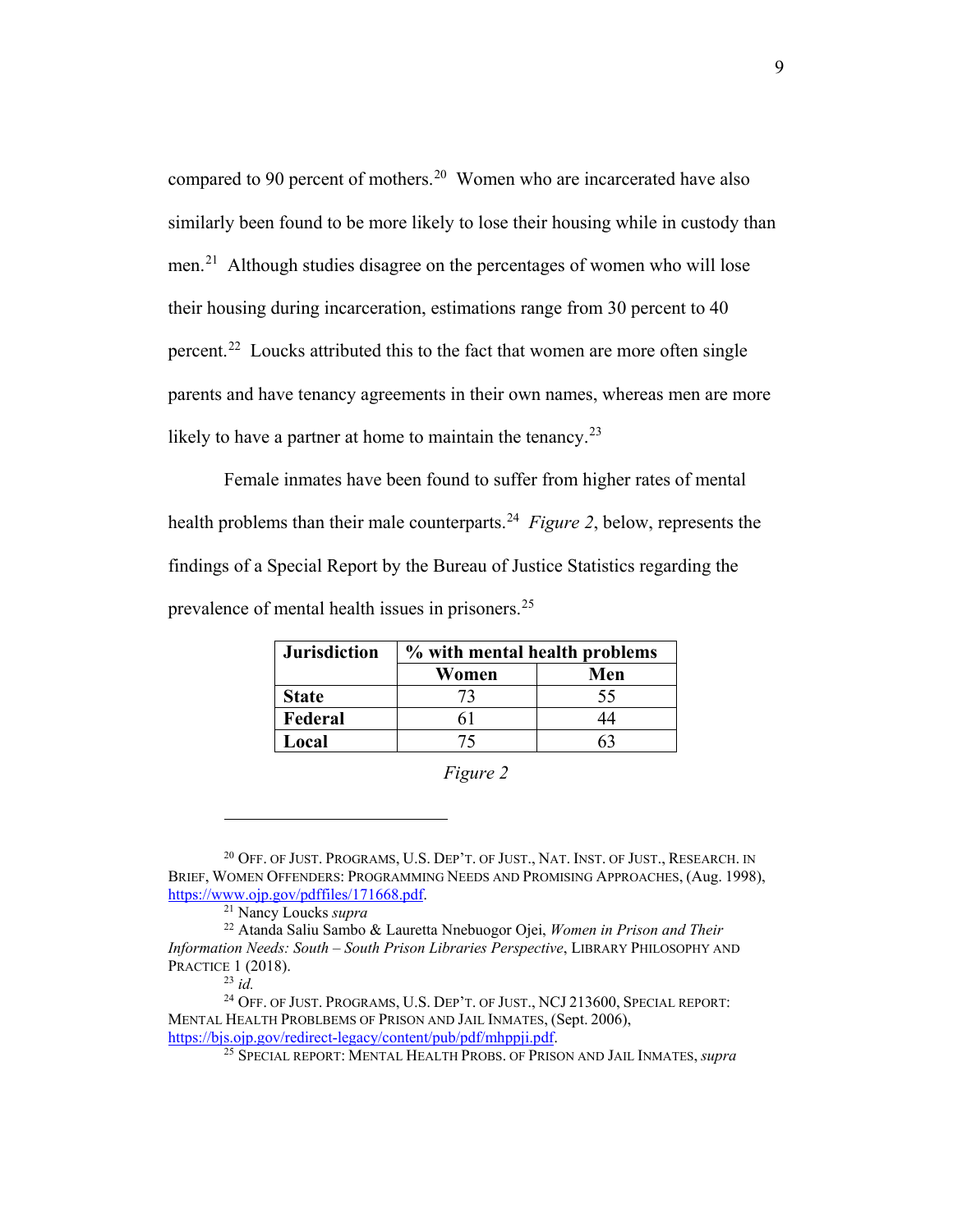White females are among the most likely to have mental health problems. The same report found 62 percent of white females, 20 percent of Black females, and 22 percent of Hispanic females in state prison suffered from mental health issues.<sup>[26](#page-11-0)</sup>

#### Information Needs of Incarcerated Persons

In general, prisoners have the same information needs as persons in the regular society.<sup>[27](#page-11-1)</sup> The information needs of inmates have been studied in a variety of environments outside of the United States. Studies have described prisoner information needs to include information on health-related issues, information on how to find solutions to situational problems, information on education opportunities, information on how to cope in prison, and psychological information needs.[28](#page-11-2) In a collection of studies analyzed by Sambo and Ojei they found legal information needs were represented in over 86% of the requests from prisoners. [29](#page-11-3) 

Studies in Africa found prisoner information needs were related to legal, religious/spiritual, health, literacy and moral education, vocation, recreation, and finance.<sup>[30](#page-11-4)</sup> In a study of Southeastern Nigerian prisons, one researcher found that

<sup>26</sup> SPECIAL REPORT: MENTAL HEALTH PROBS. OF PRISON AND JAIL INMATES, *supra*

<sup>27</sup> Sambo & Ojei, *supra*

<sup>28</sup> Sambo & Ojei, *supra*

<sup>29</sup> Sambo & Ojei, *supra*

<span id="page-11-4"></span><span id="page-11-3"></span><span id="page-11-2"></span><span id="page-11-1"></span><span id="page-11-0"></span><sup>30</sup> Limbani Chrispin Gama et al., *Information Behaviour of Prison Inmates in Malawi*, 52 J. OF LIBRARIANSHIP AND INFO. SCI. 1224–1236 (2020).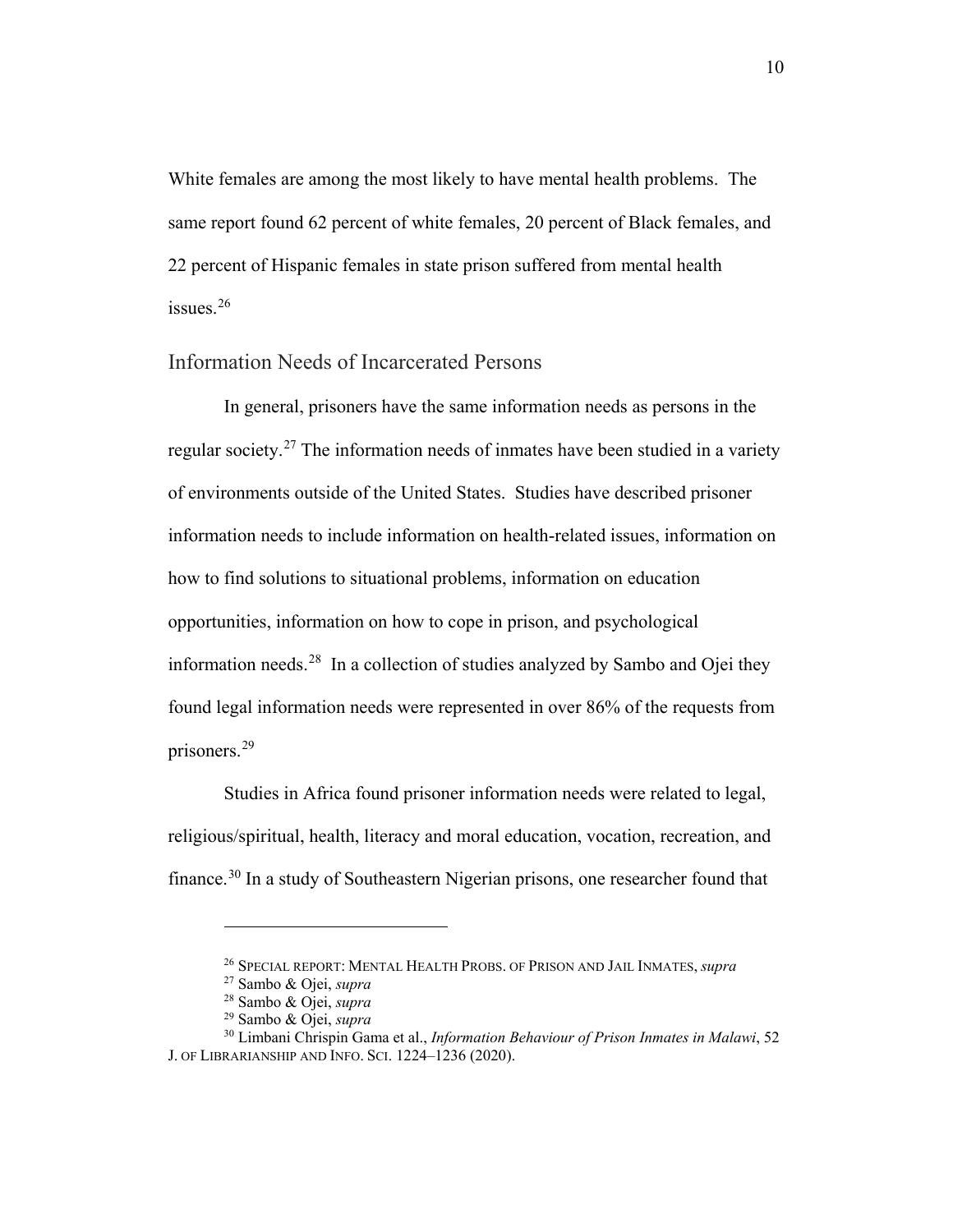the information most highly needed by the prisoners was for spiritual growth, health, legal matters, education, and financial matters.<sup>31</sup> In the Scotland study, the information needs of prisoners were categorized as: education, health, prison routines, legal, finance, housing, and employment. [32](#page-12-1) Juveniles in Asia also expressed legal information needs as of primary concern.<sup>[33](#page-12-2)</sup> In Canadian prisons, legal materials were the highest type of material requested at prison libraries, according to one study.[34](#page-12-3) 

<span id="page-12-0"></span><sup>31</sup> Jacintha U. Eze, *Information Needs of Prisoners in Southeast Nigerian Prisons*, 32 INFO. DEV. 243–253 (2016).

<span id="page-12-1"></span><sup>32</sup> Cheryl Canning & Steven Buchanan, *The Information Behaviours of Maximum Security Prisoners: Insights Into Self-Protective Behaviours and Unmet Needs*, 75 J. OF DOCUMENTATION 417–434 (2019).

<span id="page-12-2"></span><sup>33</sup> E.R.K. Rafedzi & A. Abrizah, *Information Needs of Male Juvenile Delinquents: The Needs to be Met in a Prison Setting*, 32 INFO. DEV. 592–607 (2016).

<span id="page-12-3"></span><sup>34</sup> Ann Curry et al., *Canadian Federal Prison Libraries: A National Survey*, 35 J. OF LIBRARIANSHIP AND INFO. SCI. 141–152 (2003).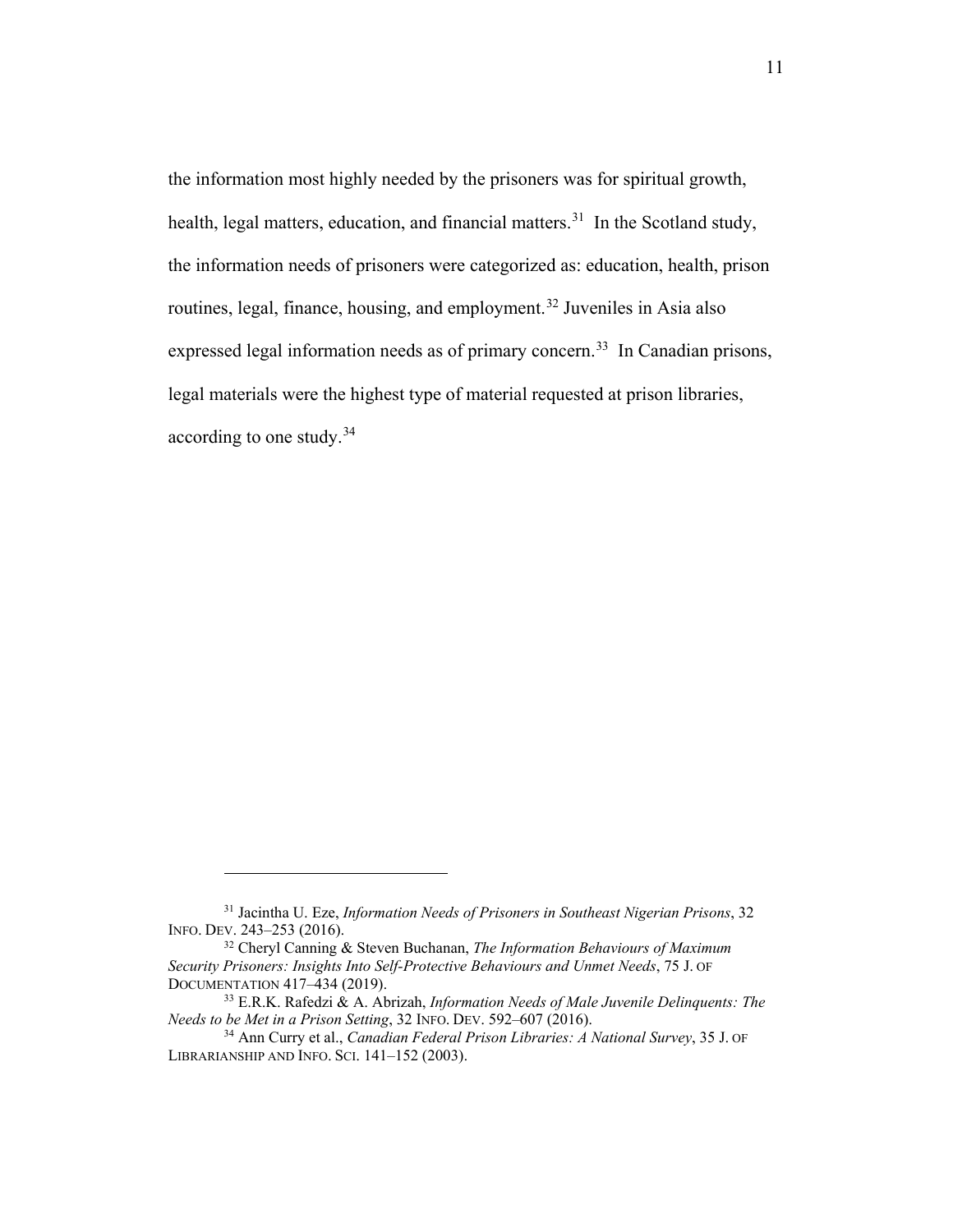Researchers A.S. Sambo and L. N. Ojei studied women's information

needs in South-South Prison also in Nigeria. Their findings are reflected in *Figure 3* below. [35](#page-13-0)



*Figure 3*[36](#page-13-1)

The available literature on prisoner's information needs all demonstrate that legal materials are frequently requested and are a prime concern for incarcerated persons, evidencing it as a prominent information need.

The previously cited studies demonstrate the pressing need incarcerated people have for access to legal materials. However, what legal materials they need, or what their legal information needs are has been studied less frequently. One study by Kimberli Kelmor, found men typically requested legal information relating to their criminal charges, but women requested information about other

<span id="page-13-0"></span><sup>35</sup> Sambo & Ojei, *supra*

<span id="page-13-1"></span><sup>36</sup> Sambo & Ojei, *supra*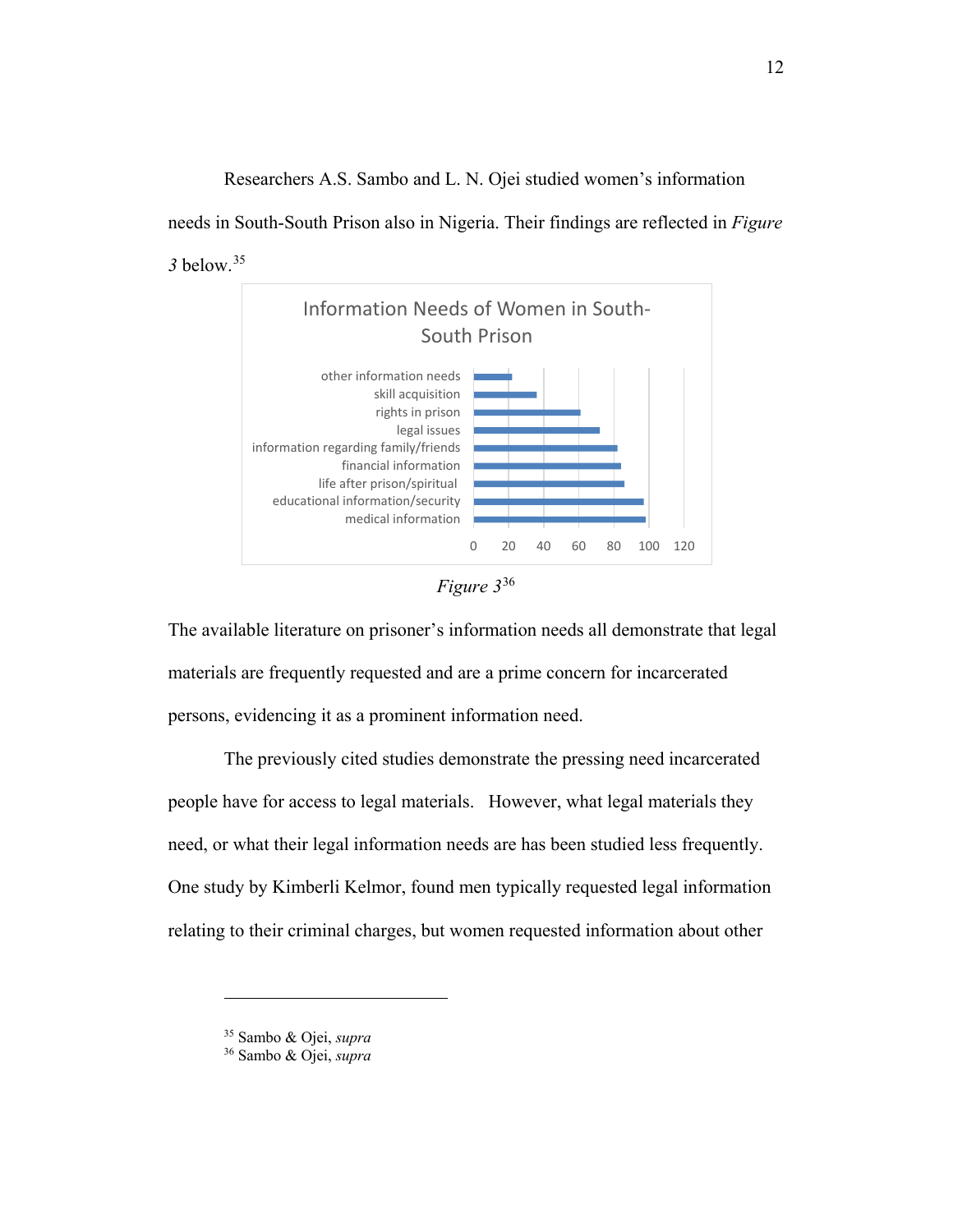legal issues, including divorce, child support, custody, domestic abuse, and restraining orders.<sup>37</sup> This finding supports Loucks finding that women are more likely to face custody issues and housing loss during incarceration.

### A Prisoner's Right to Meaningful Access to the Courts

In 1977, the United States Supreme Court established an incarcerated person's right to meaningful access to the courts, in the case of *Bounds v. Smith*. [38](#page-14-1) The Court explained, meaningful access to the courts could be provided by supplying prisons with adequate law libraries or assistance from persons trained in law.<sup>[39](#page-14-2)</sup> Denial of this right is a denial of due process of law under the Fourteenth Amendment and requires remedial measures to ensure inmate access to the courts was adequate, effective, and meaningful.<sup>[40](#page-14-3)</sup>

For nearly twenty years, *Bounds* was the controlling authority regarding prisoner access to the courts, and law libraries. In 1996, on appeal from the Ninth Circuit, the United States Supreme Court heard the case of *Lewis v. Casey*. In *Lewis,* the Court considered, what must be provided to ensure meaningful access to the judicial system.<sup>41</sup> The United States Supreme Court chose to narrowly

<span id="page-14-0"></span><sup>37</sup> Kimberli Kelmor, *Inmate Legal Information Requests Analysis: Empirical Data to Inform Library Purchases in Correctional Institutions*, LAW LIBRARY FACULTY WORKS (2016), [https://elibrary.law.psu.edu/library\\_faculty/17.](https://elibrary.law.psu.edu/library_faculty/17)

<sup>38</sup> *Bounds v. Smith*, 430 U.S. 817, 828 (1997)

<sup>39</sup> *Bounds,* 430 U.S. at 828

<sup>40</sup> George L. Blum, *Sufficiency of Access to Legal Research Facilities Afforded* 

<span id="page-14-4"></span><span id="page-14-3"></span><span id="page-14-2"></span><span id="page-14-1"></span>*Defendant Confined in State Prison or Local Jail*, 98 A.L.R. 445 (2002)

<sup>41</sup> *Lewis v. Casey,* 518 U.S. 343 (1996)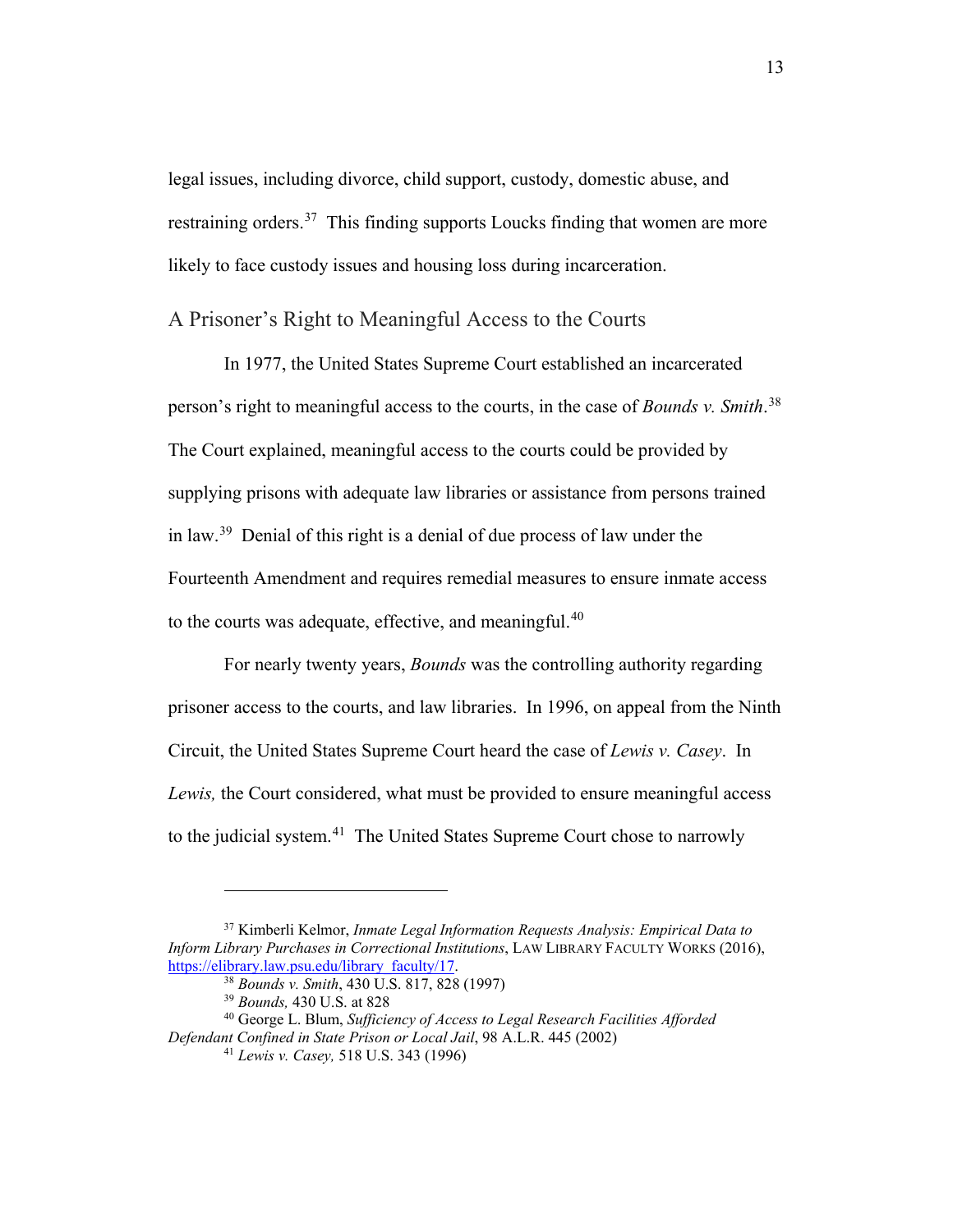interpret the right to access the courts by finding *Bounds* did not create an abstract free-standing right to a law library or legal assistance, but rather, *Bounds* simply acknowledged the right of access to the courts. $42$  In doing so, the Court held that states had only negative duties (e.g., a duty not to interfere with inmates' attempts to prepare legal documents or file them, a duty to waive filing fees or transcript fees for indigent inmates), and virtually no affirmative duties to ensure access to the courts.[43](#page-15-1) As articulated by Joseph Schouten, the

> right to meaningful access to the courts that emerged after *Lewis* does not place any discernable affirmative obligation on the states to ensure access for prisoners. The components of access viewed as necessary under *Bounds* are no longer considered to be so.<sup>[44](#page-15-2)</sup>

After *Lewis*, in order for an inmate to establish a *Bounds* violation, the inmate must demonstrate that the alleged shortcomings in the prison library or legal assistance program have hindered, or are currently hindering, the inmate's efforts to pursue a nonfrivolous legal claim.<sup>45</sup> The "actual injury to a non-frivolous claim" requirement articulated in *Lewis* created a significant barrier to inmates desiring an improvement in their prison law library.<sup>[46](#page-15-4)</sup>

<sup>42</sup> *Lewis,* 518 U.S. at 350-351

<sup>43</sup> *Lewis,* 518 U.S. at 350

<span id="page-15-2"></span><span id="page-15-1"></span><span id="page-15-0"></span><sup>44</sup> Joseph A. Schouten, *Not So Meaningful Anymore: Why a Law Library Is Required to Make A Prisoner's Access to the Courts Meaningful,* 45 WM. & MARY L. REV. 1195 at 1203, (Feb. 2004). 45 Blum, *supra*

<span id="page-15-4"></span><span id="page-15-3"></span><sup>46</sup> Camilla Tubbs, *Electronic Research in State Prisons*, 25 LEGAL REFERENCE SERVICES Q. 13–38 (2006).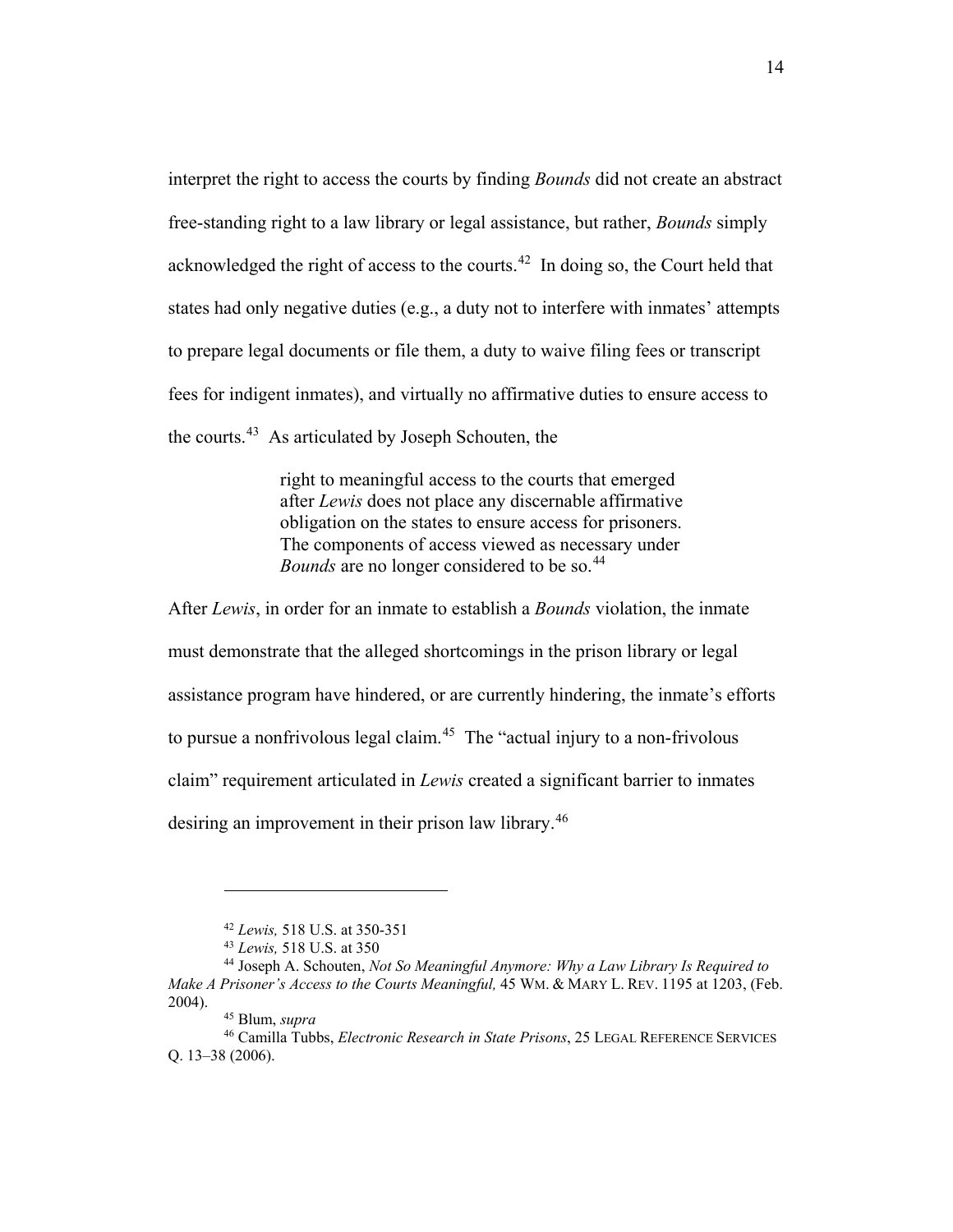Courts and Department of Corrections, across this country, have reacted to the limitation of a prisoner's right to access the courts and legal materials largely by gutting law library services and resources. The Arizona Department of Corrections, for example, in the wake of *Lewis*, began closing prison law libraries and limiting inmates to only 16 items for legal assistance.<sup>[47](#page-16-0)</sup>

Prison Law Libraries Today

Prison law libraries today are a mixed bag.<sup>48</sup> By 2018, a majority of state prison systems have elected to stop carrying print materials, and instead substitute computer kiosks with subscriptions to legal databases.<sup>49</sup> Adam Wisnieski cites the primary reason prison libraries are transitioning to digital platforms is due to costs. [50](#page-16-3) Regardless of the reason, the result makes legal research harder for the inmates. Most notably today, during the Covid-19 Pandemic, prison law libraries across the country have closed to inmates completely.<sup>[51](#page-16-4)</sup>

<sup>47</sup> Rebecca S. Trammell, *Out of Bounds Feature*, 2 AALL SPECTRUM 10–11 (1997). <sup>48</sup> Trammell, *supra*

<span id="page-16-2"></span><span id="page-16-1"></span><span id="page-16-0"></span><sup>49</sup> Adam Wisnieski, *Access Denied: The Digital Crisis in Prisons*, THE CRIME REPORT (2018)[, https://thecrimereport.org/2018/08/06/access-denied-the-digital-crisis-in-prisons/](https://thecrimereport.org/2018/08/06/access-denied-the-digital-crisis-in-prisons/) (last visited Oct 16, 2021).

<sup>50</sup> Wisnieski, *supra*

<span id="page-16-4"></span><span id="page-16-3"></span><sup>51</sup> See *Healy v. Yasmeen*, No. 2:19-CV-2052 (E.D. Cal, Feb. 17, 2021)(citing closure of prison law library due to COVID-19, in support of motion to appoint counsel), *Chapman-Sexton v. U.S.*, No. 2:20-CV-3661 (S.D. Ohio, Jan. 28, 2021)(citing lock-down from prison law library due to COIVD-19, in support of motion for extension of time), *Kriesel v. Bowen*, No. 19-CV-0992 (D.N.M., Jan. 21, 2021)(citing lock-down from prison law library due to COVID-19, in support of motion for extension of time).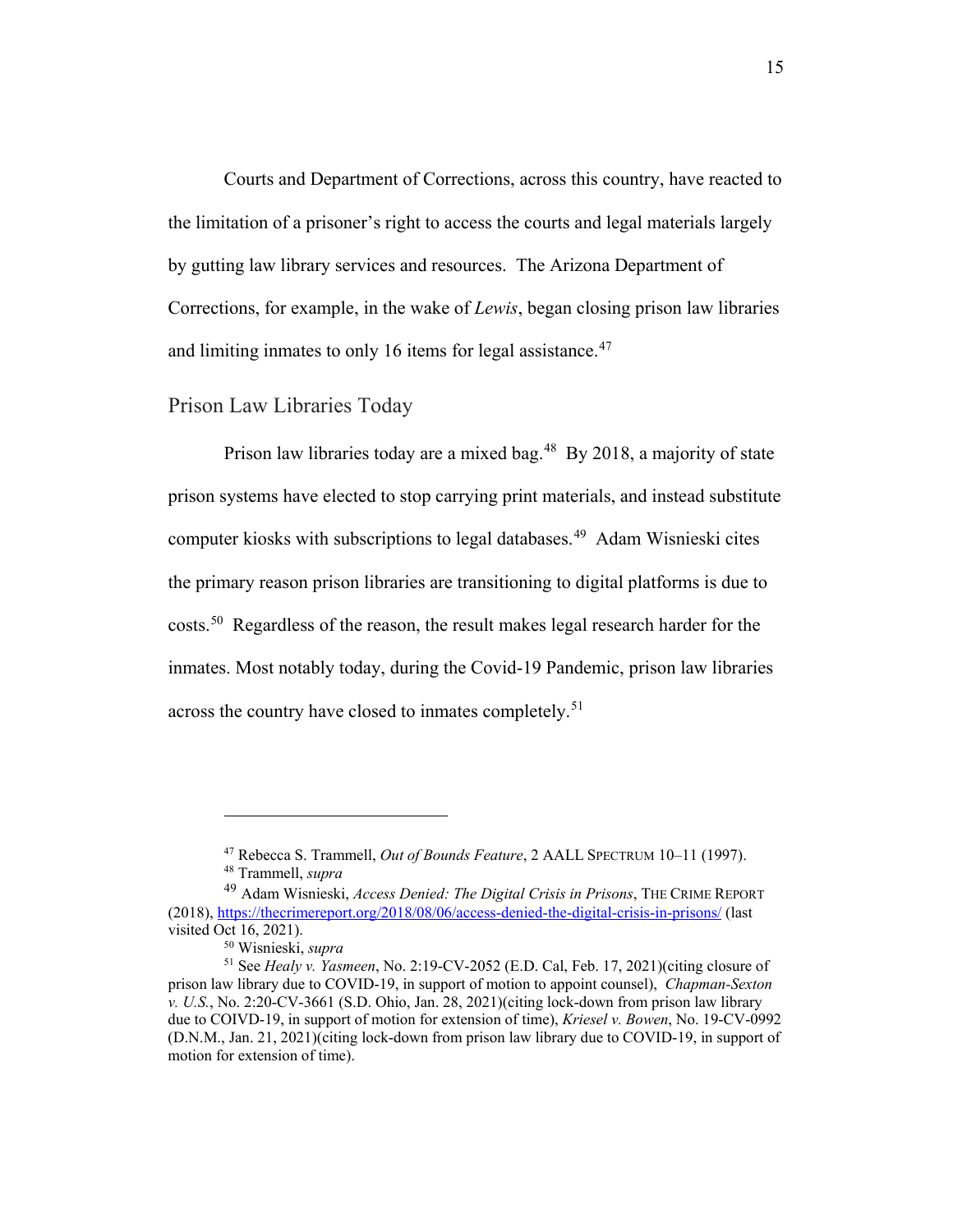When prison law libraries fail to solve the legal information needs of incarcerated persons, they can contact outside law libraries for assistance. In some states, incarcerated persons may contact public state law libraries with specific requests. However, not all states have public law libraries, and in those circumstances, incarcerated persons turn to private and/or academic law libraries. According to the American Association of Law Libraries, Social Responsibilities Special Interest Section's List of Law Libraries Serving Prisoners, there are a reported 70 law libraries (public, private, and academic) that offer services to incarcerated persons. Of those, 19 are academic law libraries. [52](#page-17-0) Those 70 law libraries are a last recourse for over 2 million prisoners, to fulfill their legal information needs when prison law libraries are insufficient. This is the basis for this research study.

<span id="page-17-0"></span><sup>52</sup> SOCIAL RESPONSIBILITIES SPECIAL INTEREST SECTION, AMERICAN ASSOCIATION OF LAW LIBRARIES, *List of Law Libraries Serving Prisoners*, (2017), available at: [https://docs.google.com/spreadsheets/d/1r9IRBPSYikRrvNbCTwpWGHWMBP\\_xKJyHEFqG9-](https://docs.google.com/spreadsheets/d/1r9IRBPSYikRrvNbCTwpWGHWMBP_xKJyHEFqG9-ApHOo/edit#gid=1) [ApHOo/edit#gid=1.](https://docs.google.com/spreadsheets/d/1r9IRBPSYikRrvNbCTwpWGHWMBP_xKJyHEFqG9-ApHOo/edit#gid=1)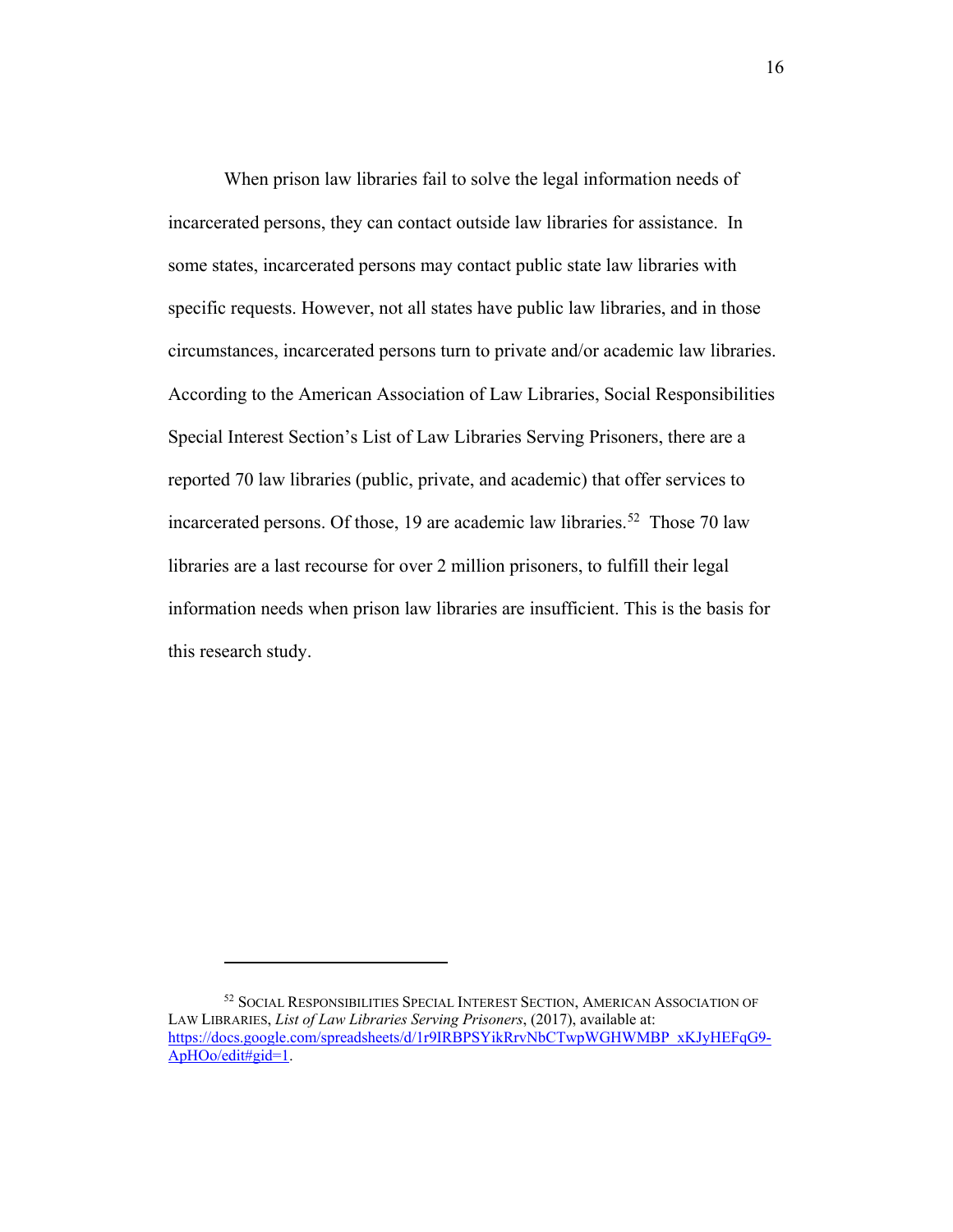## **RESEARCH QUESTIONS**

The purpose of this study was to document the role academic law libraries play in providing reference services to incarcerated persons. In order to achieve this purpose, this study examined the following questions:

- 1. What role do academic law libraries fulfill in providing reference services to incarcerated persons?
- 2. What are the topics of reference requests from incarcerated persons to academic law libraries?
- 3. What percentage of requests from incarcerated persons go unfulfilled?
- 4. What are the primary reasons requests from incarcerated persons go unfulfilled?

For the purposes of this study, I will define "academic law libraries" as *libraries belonging to academic institutions accredited by the American Bar Association.* "Prisoners", "Incarcerated Persons", and "Inmates" will be used interchangeably, and will be defined as *people who are incarcerated in prisons or jails on either the Federal, State or Local level.*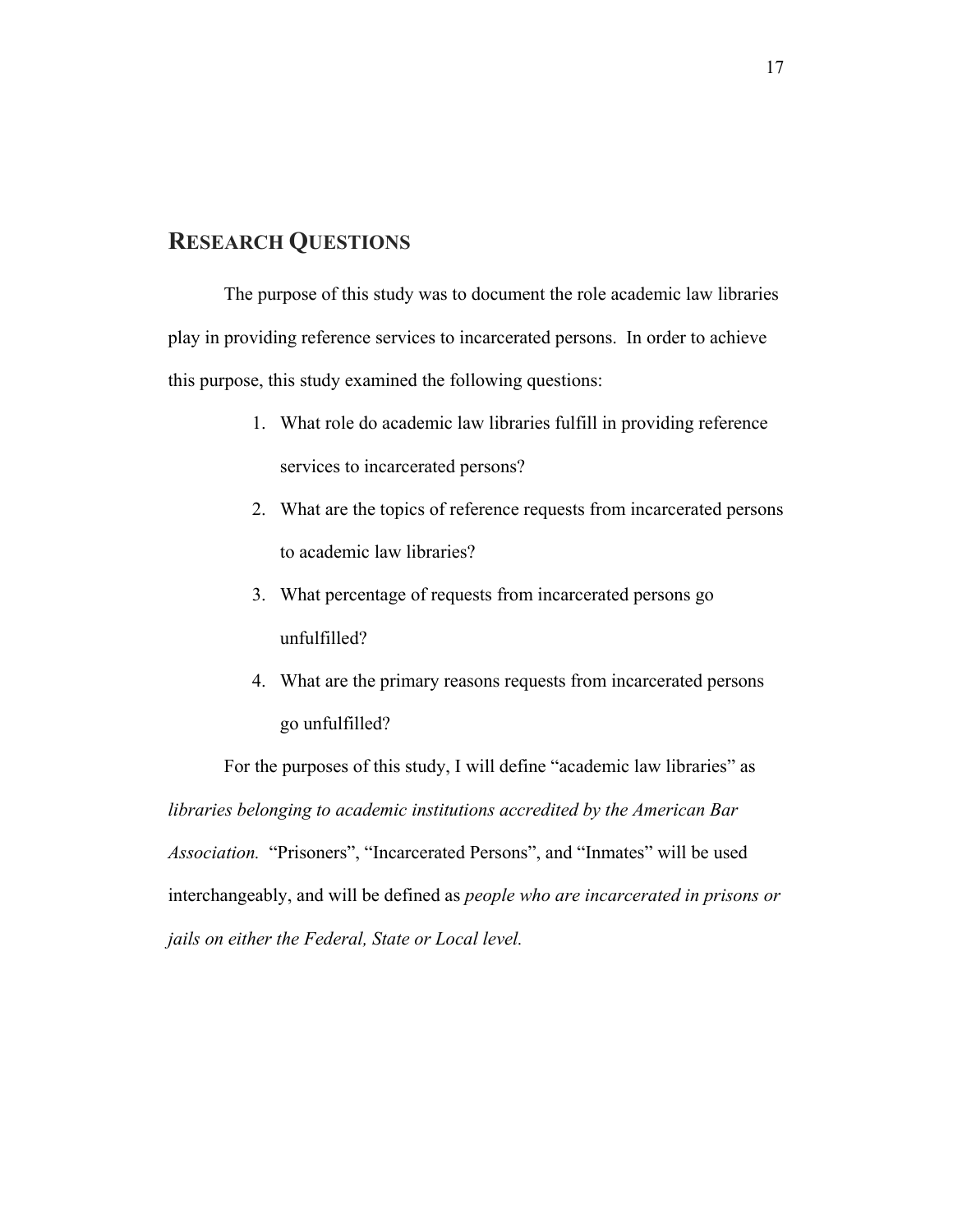## **METHODOLOGY**

The purpose of this study was to determine the role academic law libraries play in providing reference services to incarcerated persons, the topics of reference requests from incarcerated persons, what percentage of requests are fulfilled and what are the reasons requests go unfulfilled. The study used a convergent mixed methods design, a type of design in which qualitative and quantitative data are collected in parallel, through a survey, analyzed separately, and then merged. In this study, quantitative data regarding the frequency of prisoner requests received and the percentage fulfilled, was collected and used to establish the role academic law libraries play in providing reference services to incarcerated persons. The qualitative data collected explores the types of information requested by incarcerated persons, and the challenges faced in providing prisoner reference services.

## Positionality / Researcher Role

My role, as researcher, was to design the survey instrument, distribute the survey, collect, analyze and interpret the results. In regards to my positionality, I currently work at two academic law libraries of institutions accredited by the American Bar Association, one of which provides reference services to prisoners and maintains a policy regarding the provision of services to incarcerated persons.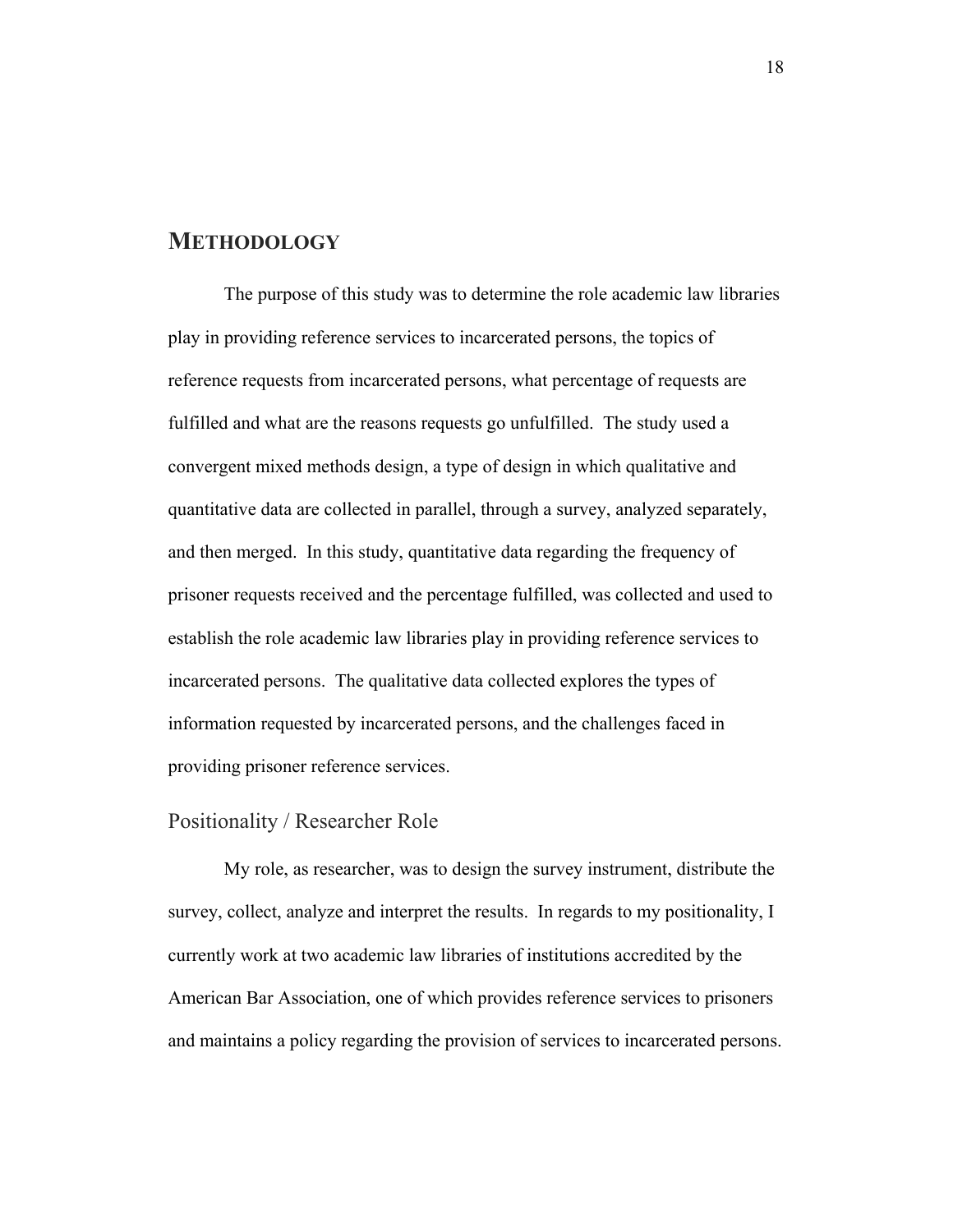Additionally, prior to working at law libraries, I worked as an attorney representing federal criminal defendants, who were often incarcerated prior to adjudication. My work with prisoners and at law libraries has made me aware of the need and some of the challenges of prisoner reference services.

#### Sample / Research Participants

For this study, I surveyed the Directors or Associate Directors of Access and Public Services at academic law libraries which offer services to incarcerated individuals. I used convenience sampling for participant selection. The academic law libraries chosen for inclusion in this study were selected from the American Association of Law Libraries, Social Responsibilities Special Interest Section's List of Law Libraries Serving Prisoners, (hereinafter "AALL-SIS List") created in 2013, most recently updated in 2017. [53](#page-20-0) The list features 70 law libraries that extend services to incarcerated persons. Of those, only the academic law libraries were selected for inclusion in this study, 19. By using a pre-established list, last updated in 2017, I risk missing some libraries that may not be included on the list, and surveying some libraries that may no longer be servicing incarcerated individuals. The previously established list was utilized due to limits on resources and time for the study.

<span id="page-20-0"></span><sup>53</sup> *List of Law Libraries Serving Prisoners, supra*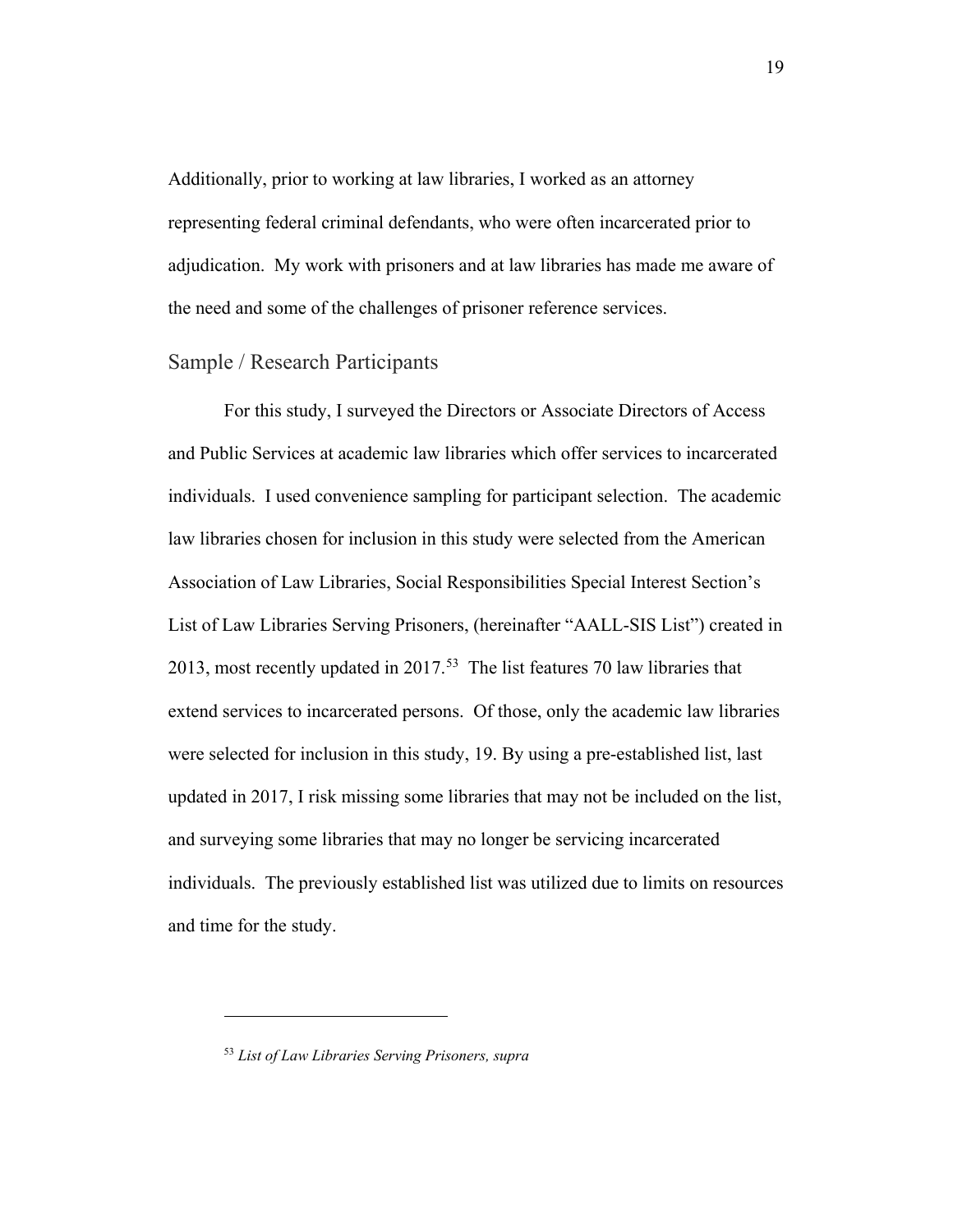Additionally, while prisoners and their legal information needs are central to the study, they were not surveyed or interviewed due to their status as protected individuals, because of their incarceration. Rather than going to the source of the information needs, the locations receiving the requests were surveyed, to avoid any possible ethical issues due to prisoner vulnerabilities.

#### Data Collection Methods

A survey was used to collect the data from the academic law libraries.<sup>54</sup> Prior to administering the survey, it was pilot tested by academic law librarians. The survey was administered via email on December  $14<sup>th</sup>$ . The goal was to distribute the survey in early December, when it was less likely the potential respondents would be occupied with class or instructional duties. However, due to the length of the IRB process, the survey was not distributed until mid-December. A reminder email was sent out to potential respondents on January 7<sup>th</sup> and, faculty advisor for this study, Donna Nixon, sent a final reminder on January  $26<sup>th</sup>$ . Qualtrics was utilized to administer the survey and record the data.

#### Data Analysis Methods

 $\overline{a}$ 

Raw data was cleaned before analysis. This was done manually by utilizing spot-checking, eyeballing, and logic checks. Qualitative and quantitative

<span id="page-21-0"></span><sup>54</sup> *See* Appendix, Survey – Reference Services by Academic Law Libraries to Incarcerated Persons.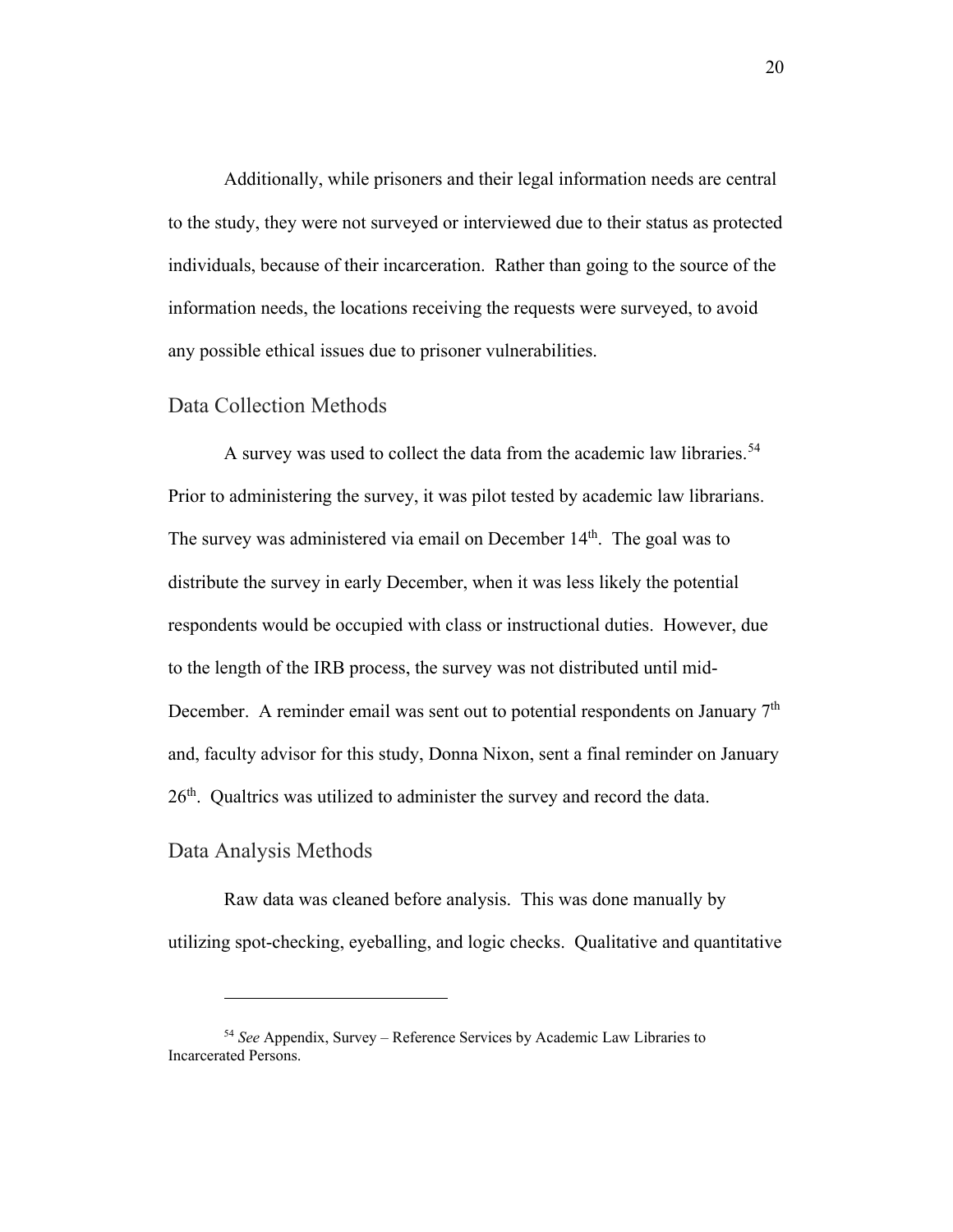data was analyzed separately. Coding of qualitative data was conducted manually, and then converted to quantitative data.

Open categorical coding was utilized during qualitative analysis regarding the topics of reference requests received by the library from incarcerated persons. Categories were initially determined using the responsive text for the question and then were compared and categorized. During the coding process it became clear there was a difference in interpretation for the term "topics" in one survey question. Some responses included types of requests, *i.e.*, document requests, research requests, whereas other responses included the legal topic of the request, *i.e.*, criminal law, civil matters. In response, respondent answers were reviewed for both the *type* and *topic* of the request. One library responded by indicating the source of the request, *i.e.*, incarcerated person, relative of incarcerated person, this response was considered non-responsive and not included in the data analysis.

Analytical coding was utilized for determining the primary reasons reference requests from incarcerated persons went unfulfilled. During the coding process, four categories of reasons for unfulfilled requests were identified, including; library policy violations, request for legal advice, incomplete/vague/too broad, and no actual request.

Quantitative data was tabulated, and then descriptive statistics were used to assess the role academic law libraries play in providing reference services to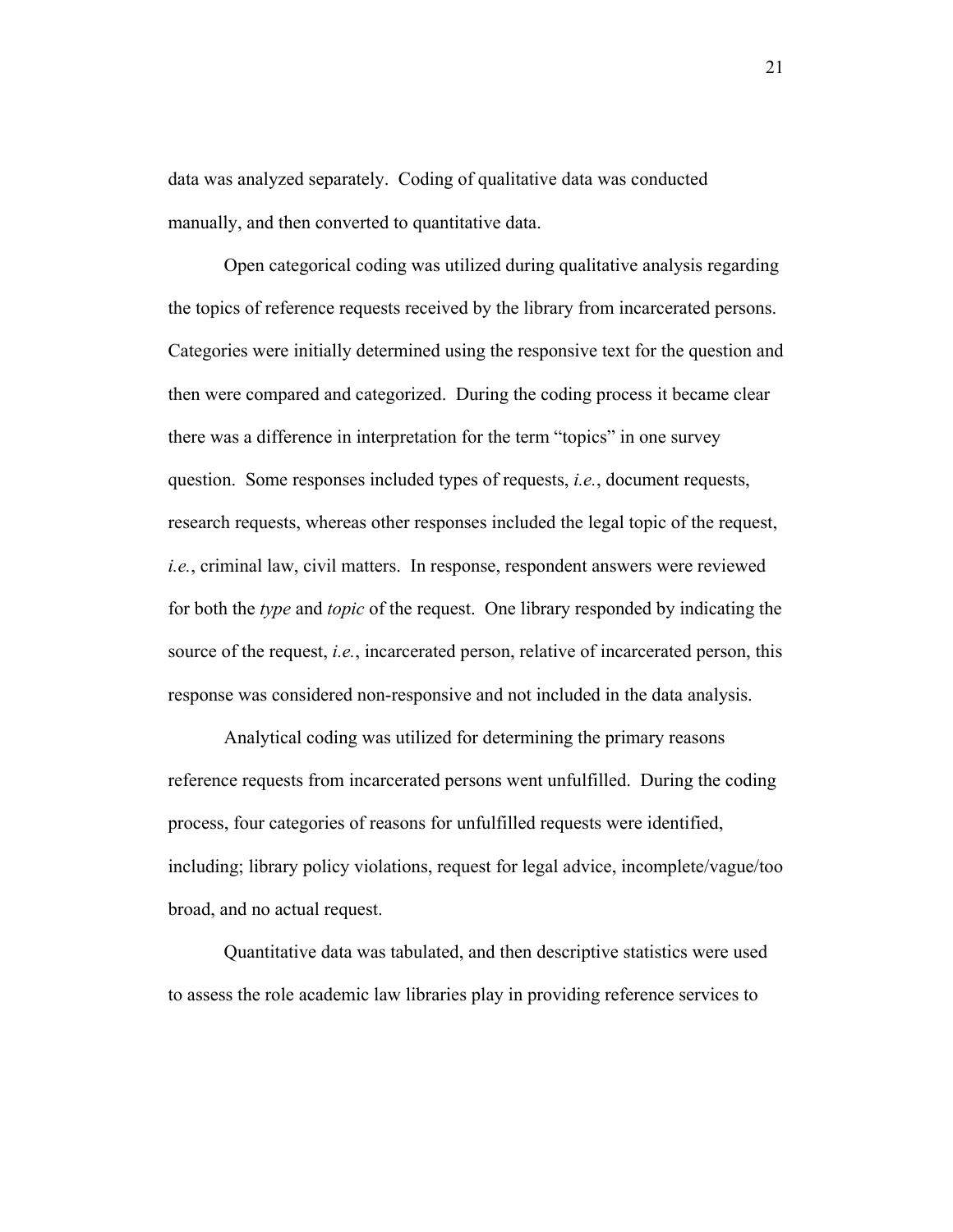incarcerated individuals, and the percentage of requests fulfilled. Descriptive statistics were calculated using Qualtrics.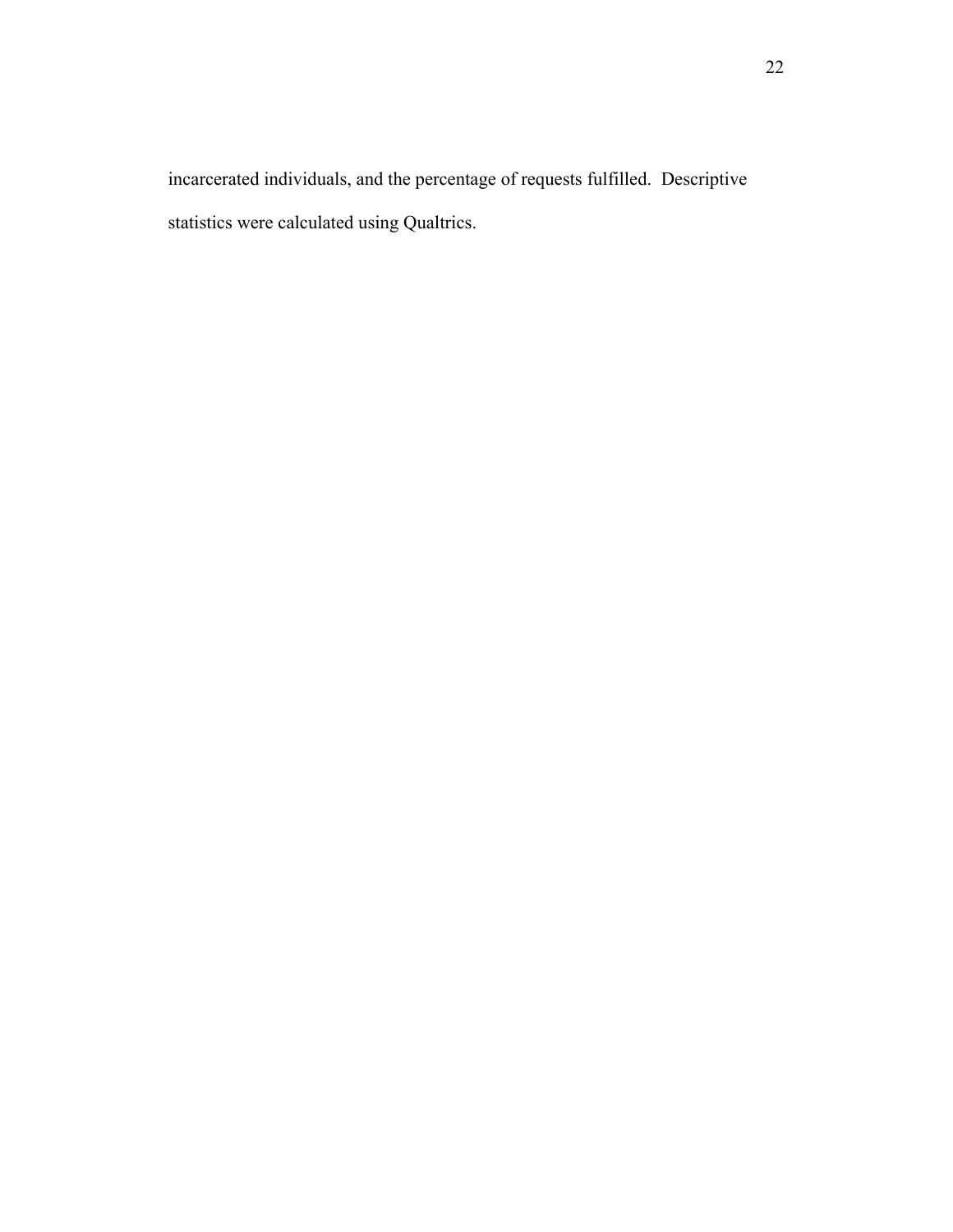## **RESULTS**

Respondents were recruited from the AALL-SIS List<sup>[55](#page-24-0)</sup> (N = 11). A total of 11 law libraries responded to the survey, out of the 19 invited, indicating a response rate of 57.8%. The results of this study are not generalizable, and are only intended to be descriptive in nature. As such, only descriptive statistics are reported, including, when appropriate, modes and medians. Respondents answered four primary questions, (1) the average number of requests received by their library per month from incarcerated persons, (2) the topics of reference requests from incarcerated persons received by the library, (3) the percentage of reference request from incarcerated persons fulfilled by the library, either by providing materials or information, and (4) the primary reasons requests from incarcerated persons go unfulfilled. The responses for each of the above four research questions are discussed individually below.

#### Requests Received Monthly

 $\overline{a}$ 

Respondents were offered four ranges for the number of requests their library received, on average, per month: 0-3, 4-7, 8-11, and 12+, resulting in categorical data. Of those who responded,  $36\%$  ( $n = 4$ ), reported receiving, on

<span id="page-24-0"></span><sup>55</sup> *List of Law Libraries Serving Prisoners, supra*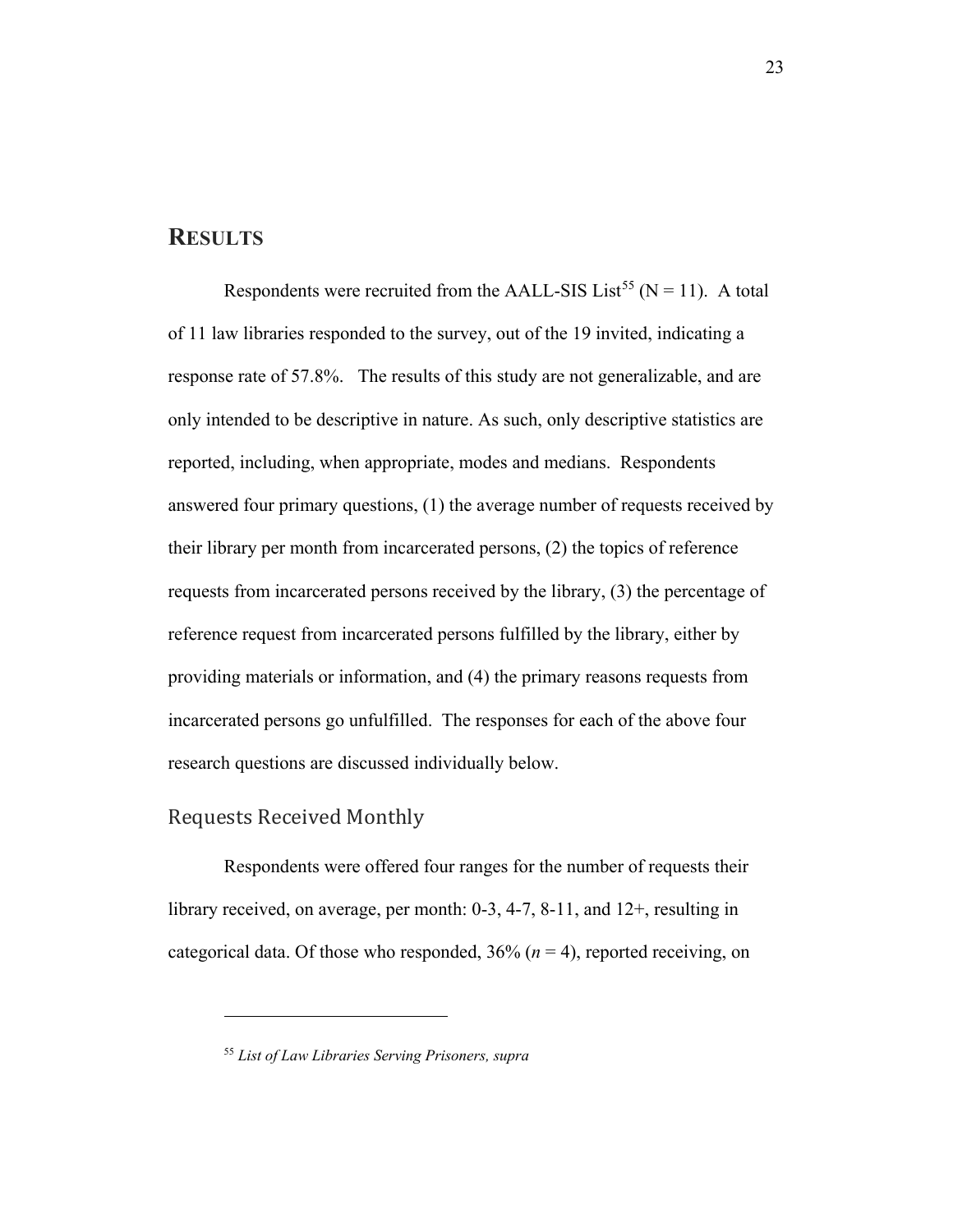average, 4 to 7 reference requests a month from incarcerated persons, with  $n = 4$ also representing the median. Representing a bimodal distribution, another 36%  $(n = 4)$  reported receiving on average 0 to 3 reference requests from incarcerated persons monthly. The findings of the survey are represented in *Figure 4* below.





## Topics of Reference Requests

 $\overline{a}$ 

As briefly mentioned previously, due to ambiguity of the term "topics" as used in the relative survey question, there were two primary categories of information respondents included in their responses: one, the *type* of information requested, and two, the *topics* of the requests. Question 6 of the survey read, "Please summarize the topics of the reference requests, received by your library from incarcerated persons."[56](#page-25-0) While responses similar to those classified as *topics*

<span id="page-25-0"></span><sup>56</sup> *See* Appendix, Survey – Reference Services by Academic Law Libraries to Incarcerated Persons, Q6.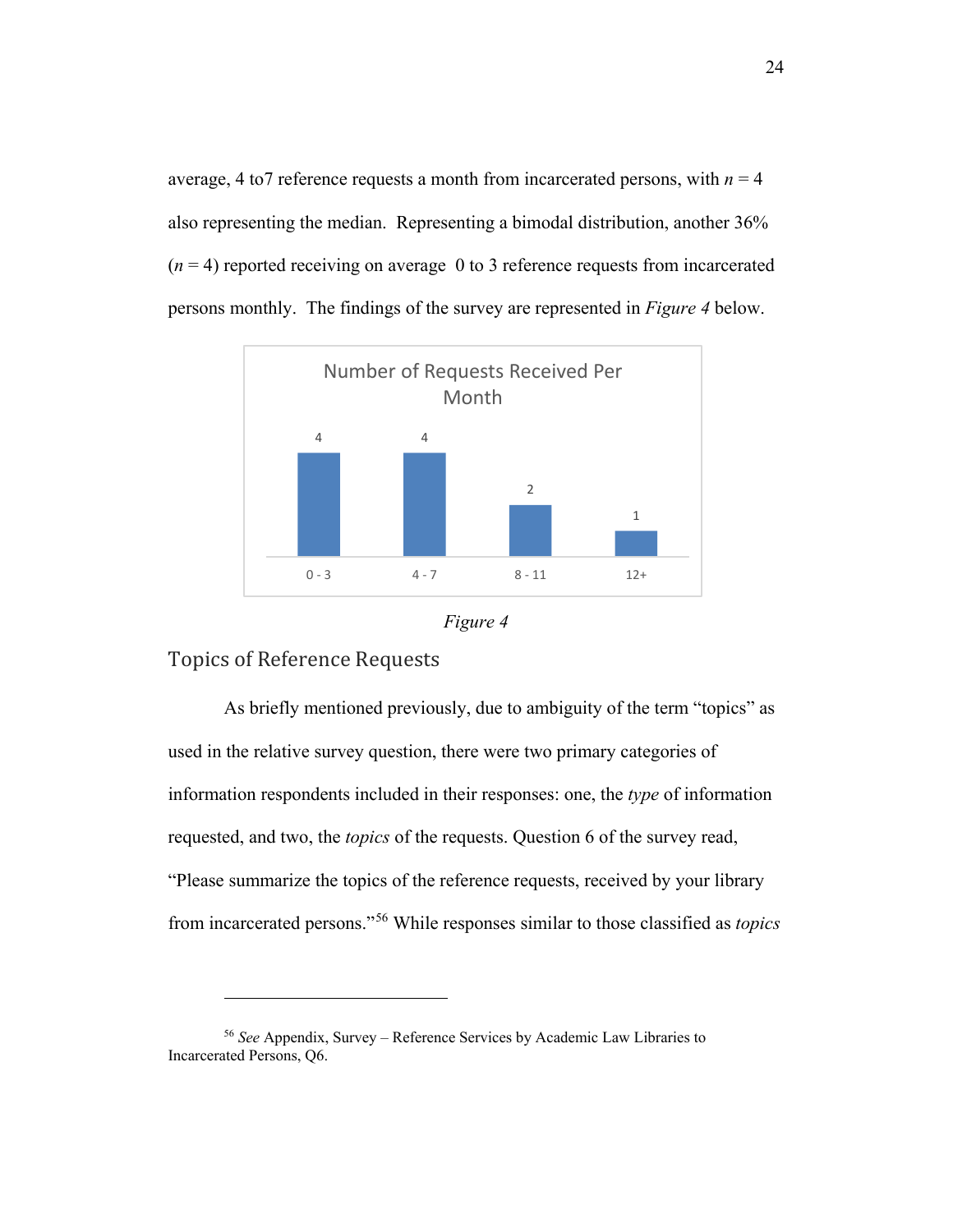below were meant to be elicited, it was clear from the responses received that there was ambiguity as to what the term "topics" meant. Some responses described the *type* of information requested (i.e., document requests, research requests). Other responses described the *topics* of the requests (i.e., criminal law topics, inmate services, civil matters). Often, responses included descriptions of both. For example, one respondent stated "…I tend to get lists of citations for documents they would like copies of. The most common subject, of course, is some sort of post conviction relief or other attempt to relitigate or appeal their original case…" This response includes both "citations for documents" and "post conviction relief," representing both categories of responses. In response to the same question, one respondent described *from whom* the requests were received: "We receive both direct request from incarcerated individuals, request on behalf of incarcerated persons from family members, the court of appeals and state supreme court system, and organizations." This response further illustrates the confusion regarding the question.

In response to this ambiguity and resulting confusion, responses were reviewed for both categories, *topics* and *types* of requests. Nine respondents included information regarding the *types* of requests received from prisoners, and five respondents included information regarding the *topics* of the requests. One response was eliminated from consideration and determined to be non-responsive to the question. Both categories of responses are discussed separately below.

25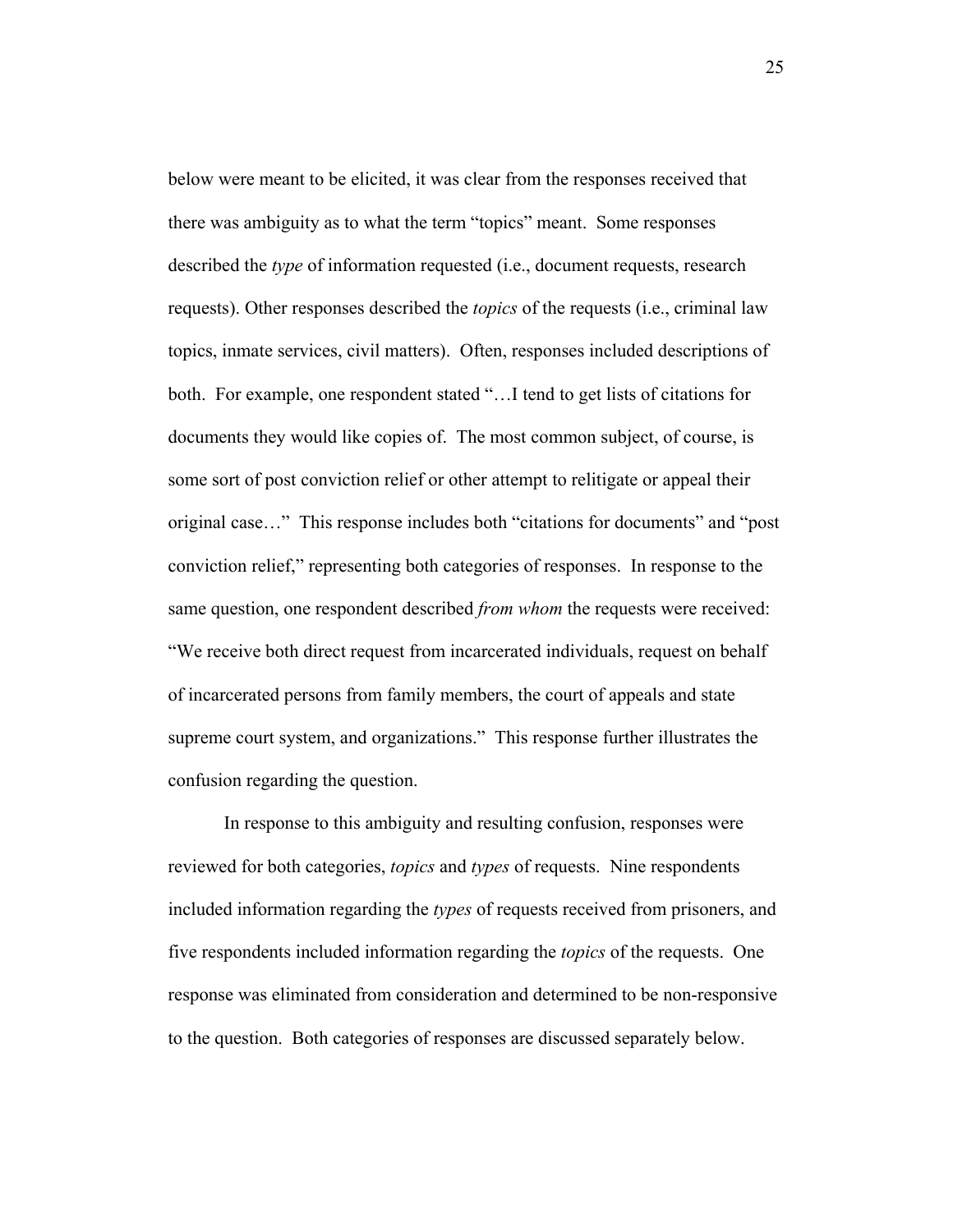#### Types of Information Requested

After open categorical coding was conducted of the nine survey responses  $(N = 9)$ , five categories of information were identified: attorney referrals, case information, internet items and contact information, research requests, and document requests. Of those categories, "document requests" was the most frequently reported, and was included by 89% of respondents  $(n = 8)$ . The second most frequently represented category was "research requests," reported by 44% of respondents  $(n = 4)$ . See, *Figure 5* below for a further detailing of the results.



*Figure 5*

#### Topics of Reference Requests

After open categorical coding was conducted on the survey responses, five categories of topics of reference requested from incarcerated persons were identified. Topics of reference requests included: criminal law, inmate services/prisoners' rights, civil matters, post-conviction relief, becoming a paralegal. Sixty percent (60%) of the respondents  $(n = 3)$ , included criminal law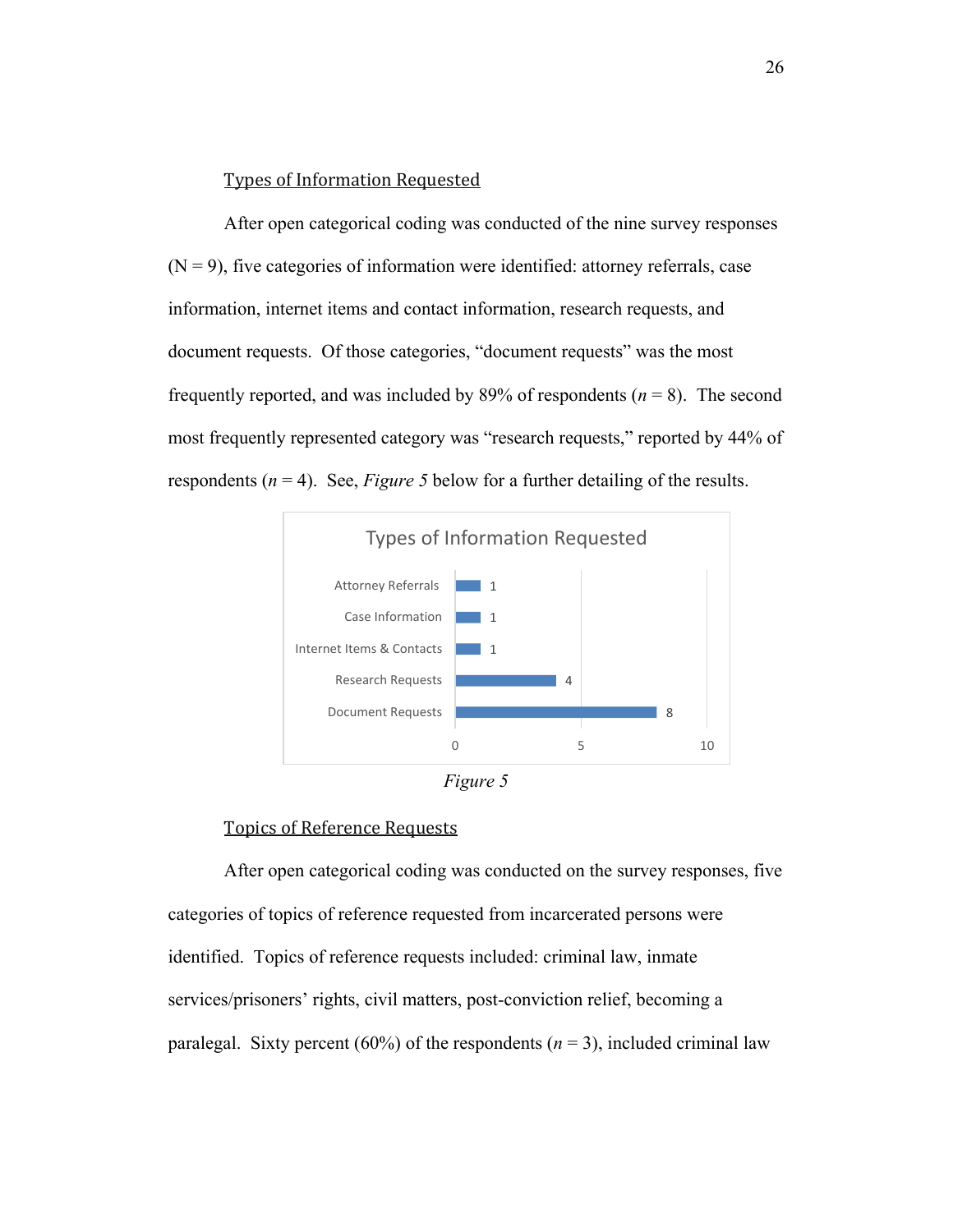and inmate services/prisoner's rights as topics of reference requests, representing a bimodal distribution. See, *Figure 6* below.





Of the types and topics of requests from incarcerated persons, document requests, criminal law topics and information regarding inmate services/prisoners' rights were among the most frequently requested.

## Percentage of Reference Requests Fulfilled

Of the ten libraries that responded,  $70\%$  ( $n = 7$ ), reported fulfilling 75-100% of all the requests received from incarcerated persons. See *Figure 7* below for more information.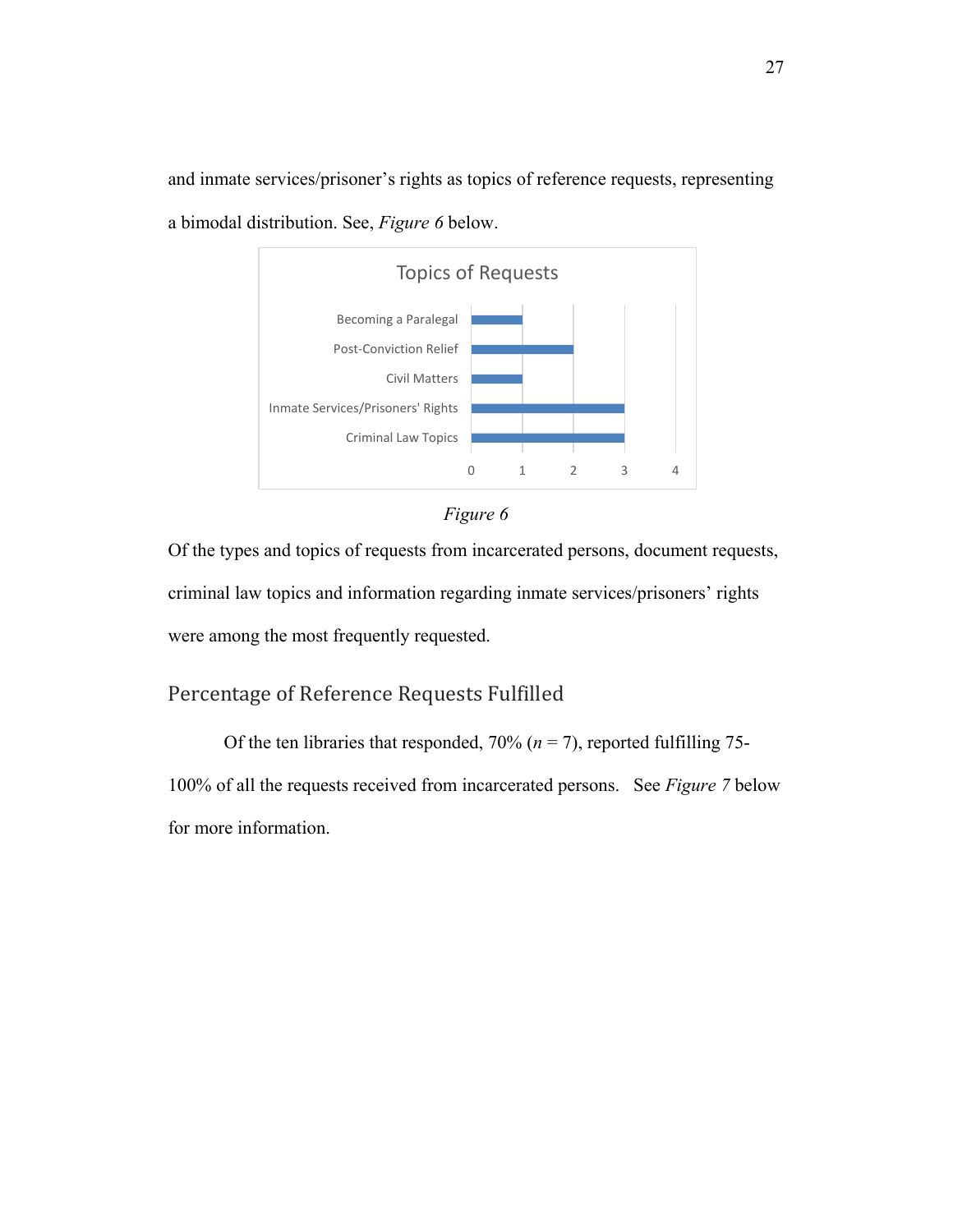



## Reasons for Unfulfilled Requests

After analytical coding was conducted of the survey responses, four reasons requests from incarcerated persons went unfulfilled were identified. Those categories are: (1) letters received that do not actually contain a reference request, this can include individuals who as one response phrased it, "just want to tell their story and have someone listen," (2) requests that are incomplete, vague or overly broad, (3) requests for legal advice, and (4) requests that violated library policy, which was often due to library jurisdiction issues or page limitations.

There were ten respondents to this question. Of the respondents, 80% reported that requests from incarcerated persons went unfulfilled because they were actually legal advice requests,  $(n = 8)$ . The second most frequently cited reason was due to incomplete, vague or overly broad requests, which was reported by 60% of respondents (*n* = 10). See *Figure 8* below for more information.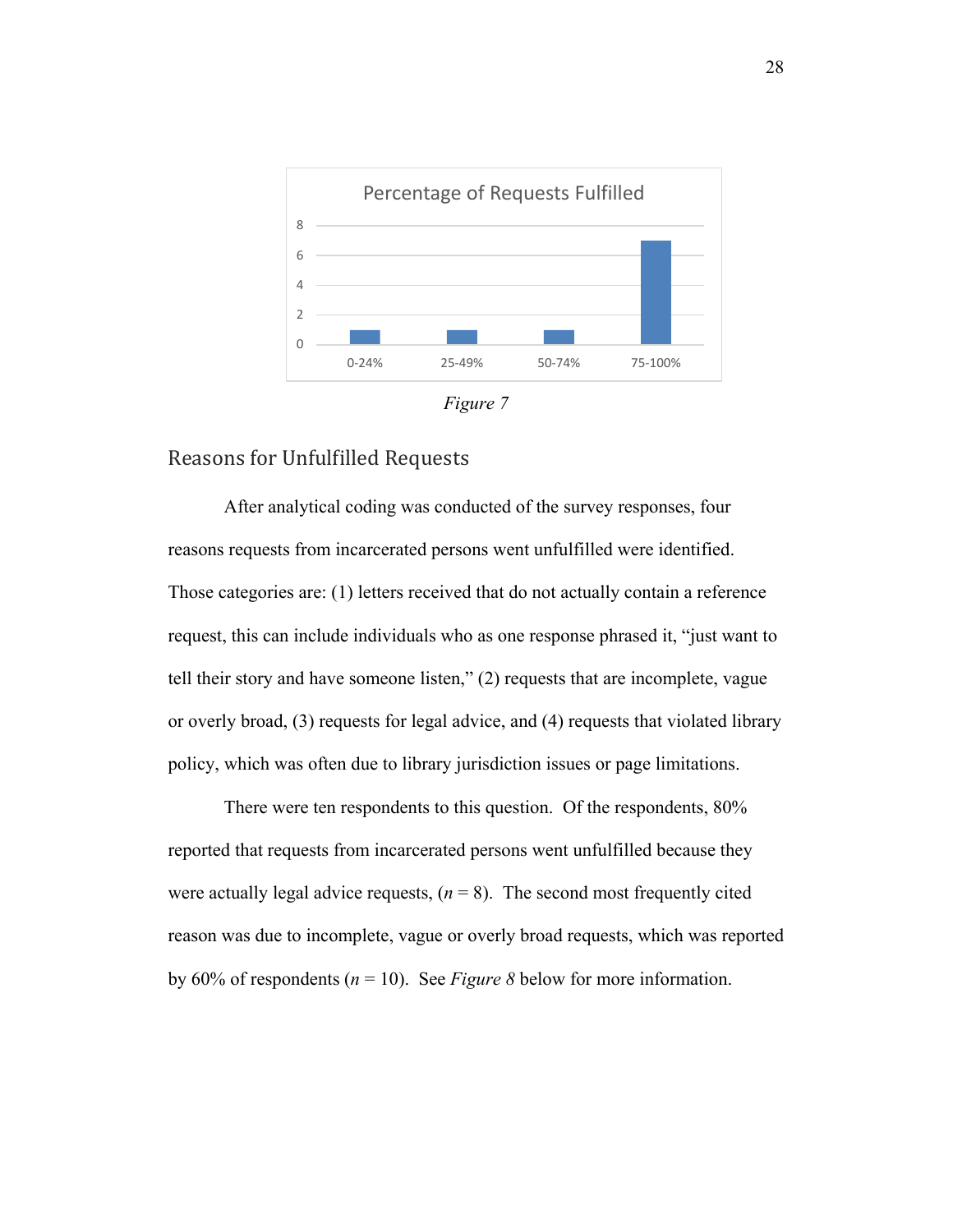

*Figure 8*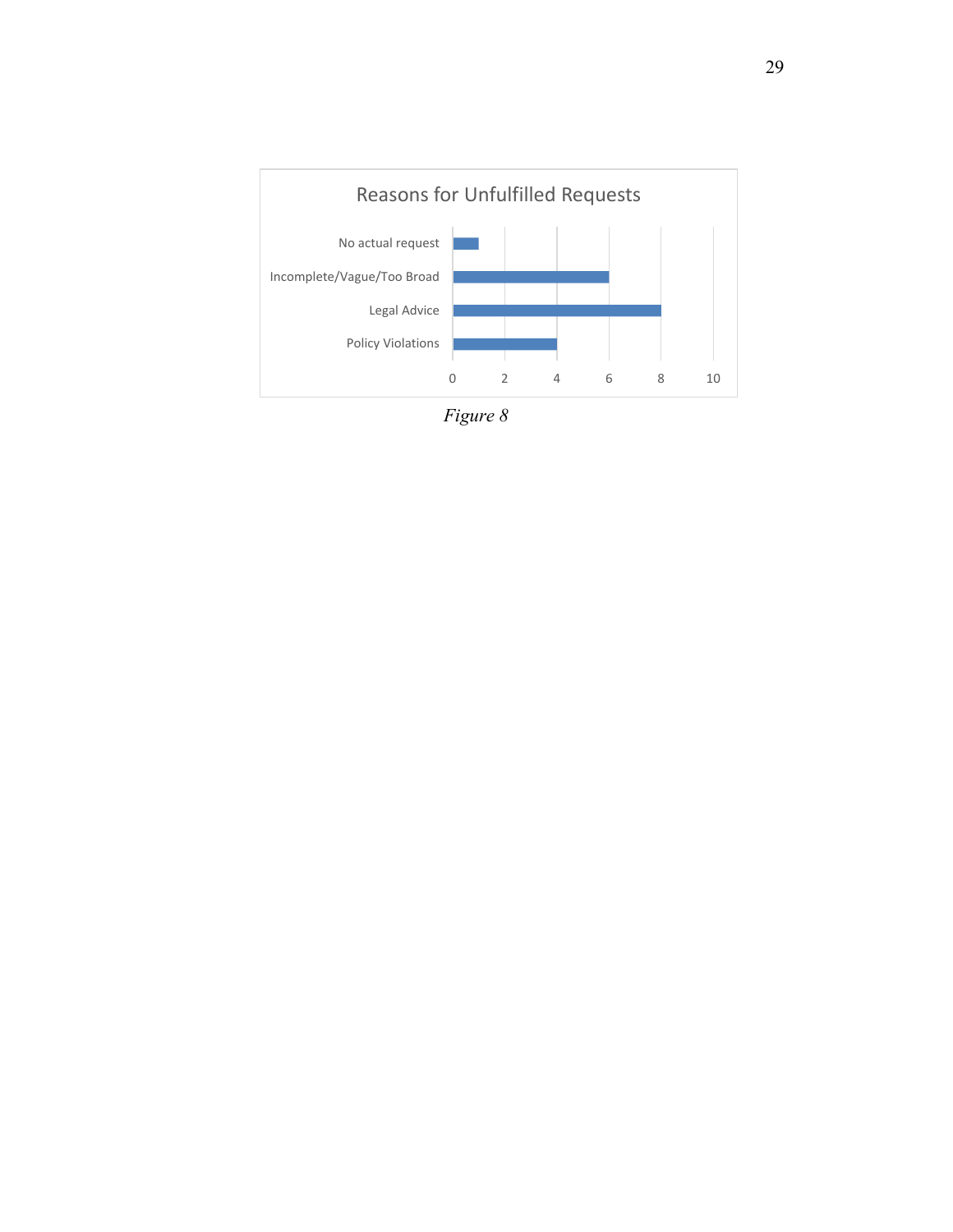## **LIMITATIONS & POTENTIAL FOR FUTURE RESEARCH**

This study is descriptive and not generalizable, due to convenience sampling. Therefore, only descriptive statistics are reported. Additionally, because the survey included ranges of numbers/percentages for responses, rather than allowing the respondents to enter a number, only the mode and median were calculated when appropriate.

One of the major delimitations of this study is the use of AALL's already established database of law libraries offering services to incarcerated persons. Compiled by AALL's Social Responsibility Special Interest Section, Standing Committee on Law Library Services to Prisoners this list was originally published as a print directory in 1972 before moving to online in  $2002<sup>57</sup>$  $2002<sup>57</sup>$  $2002<sup>57</sup>$  Last updated in 2017, and currently being updated again, this list has the potential to be out-ofdate, and may include libraries that no longer offer prisoner services, and miss libraries that do. This delimitation is justified due to the time and resource restrictions. Additional study could be conducted, by surveying either a random sampling or all academic law libraries in the United States to provide a more comprehensive picture.

<span id="page-31-0"></span><sup>&</sup>lt;sup>57</sup> American Association of Law Libraries, [https://www.aallnet.org/srsis/resources](https://www.aallnet.org/srsis/resources-publications/assistance-for-prisoners/list-law-libraries-serving-prisoners/)[publications/assistance-for-prisoners/list-law-libraries-serving-prisoners/](https://www.aallnet.org/srsis/resources-publications/assistance-for-prisoners/list-law-libraries-serving-prisoners/) (last visited April 19, 2022).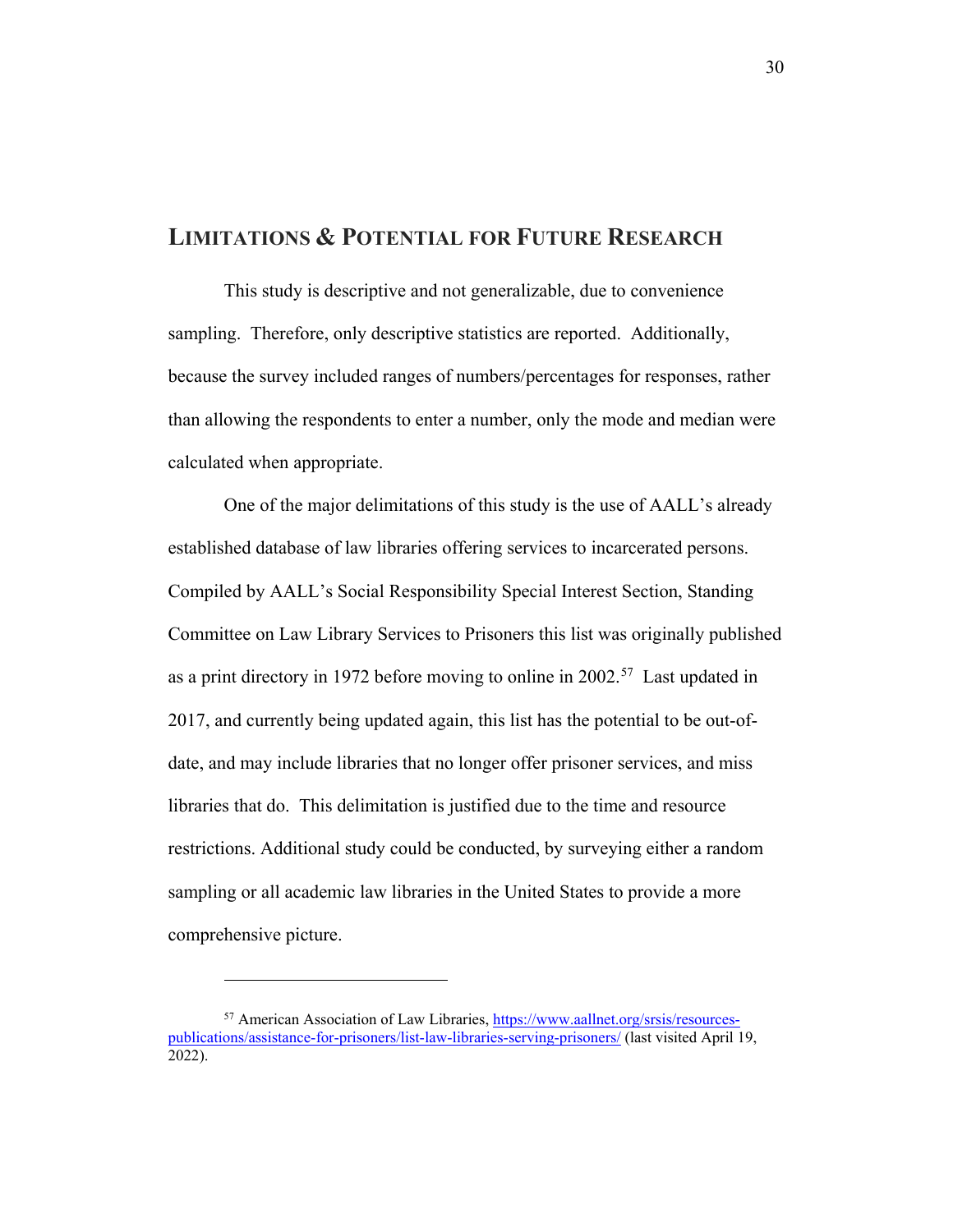Another delimitation of the study is the surveying of Directors or Associate Directors of Access and Public Services, instead of prisoners. This limitation was made due to concerns regarding IRB approval and the vulnerability of prisoners. While prisoners would be a better source regarding their information needs, this limitation is justified due to protected status of inmates, and time and resource restrictions. Future studies could address this limitation by gathering information directly from prisoners.

This study utilizes a survey, so measurement error resulting from poorly worded questions is a concern, as is non-response error. To minimize measurement error the survey went through a pilot study. Even with the pilot testing, there is some concern regarding the responses received for Question 6. Question 6 read, "Please summarize the topics of reference requests from incarcerated persons".<sup>[58](#page-32-0)</sup> As discussed in more detail in the results section, the term "topics" proved to be vague, and resulted in the collection of additional data than intended. Since this study is purely descriptive, the data resulting from this question was still included in the results. Additionally, to minimize non-response error, a \$5.00 gift card to Starbucks was offered to participants who completed the survey. However, even with this only 11 out of 19 libraries responded to the survey.

<span id="page-32-0"></span><sup>58</sup> *See* Appendix, Survey – Reference Services by Academic Law Libraries to Incarcerated Persons.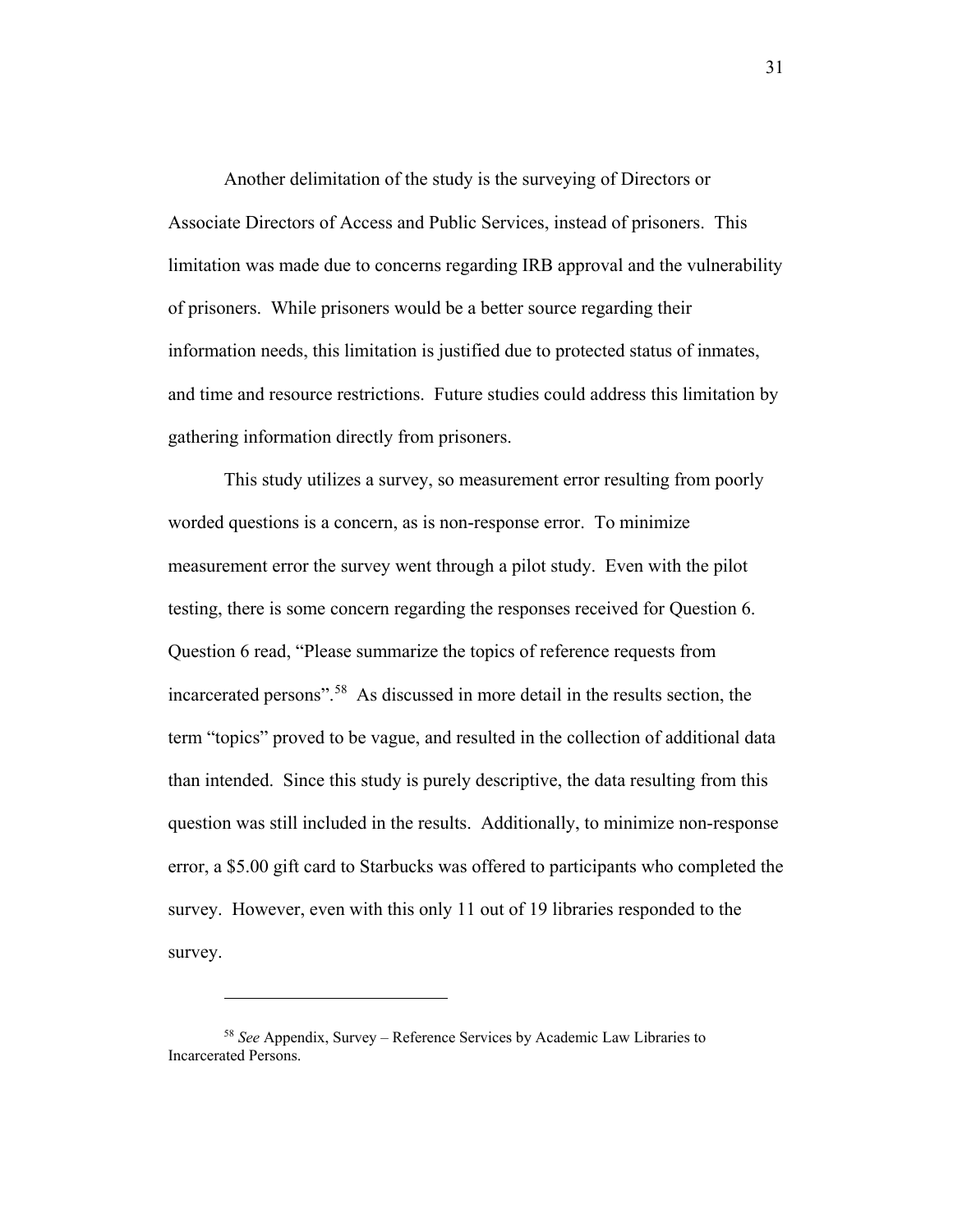Another limitation of this study is that it relies on recall of past services provided for quantitative data rather than observing the service directly or relying on logs of transactions. The participants may misremember certain details, or not want to share negative results. This limitation could result in measurement error. To minimize this, rather than require participants to enter a specific number for quantitate data, ranges of numbers were used. However, due to this, only modes and medians could be calculated. Future study could include the reporting of statistics, rather than relying on recall.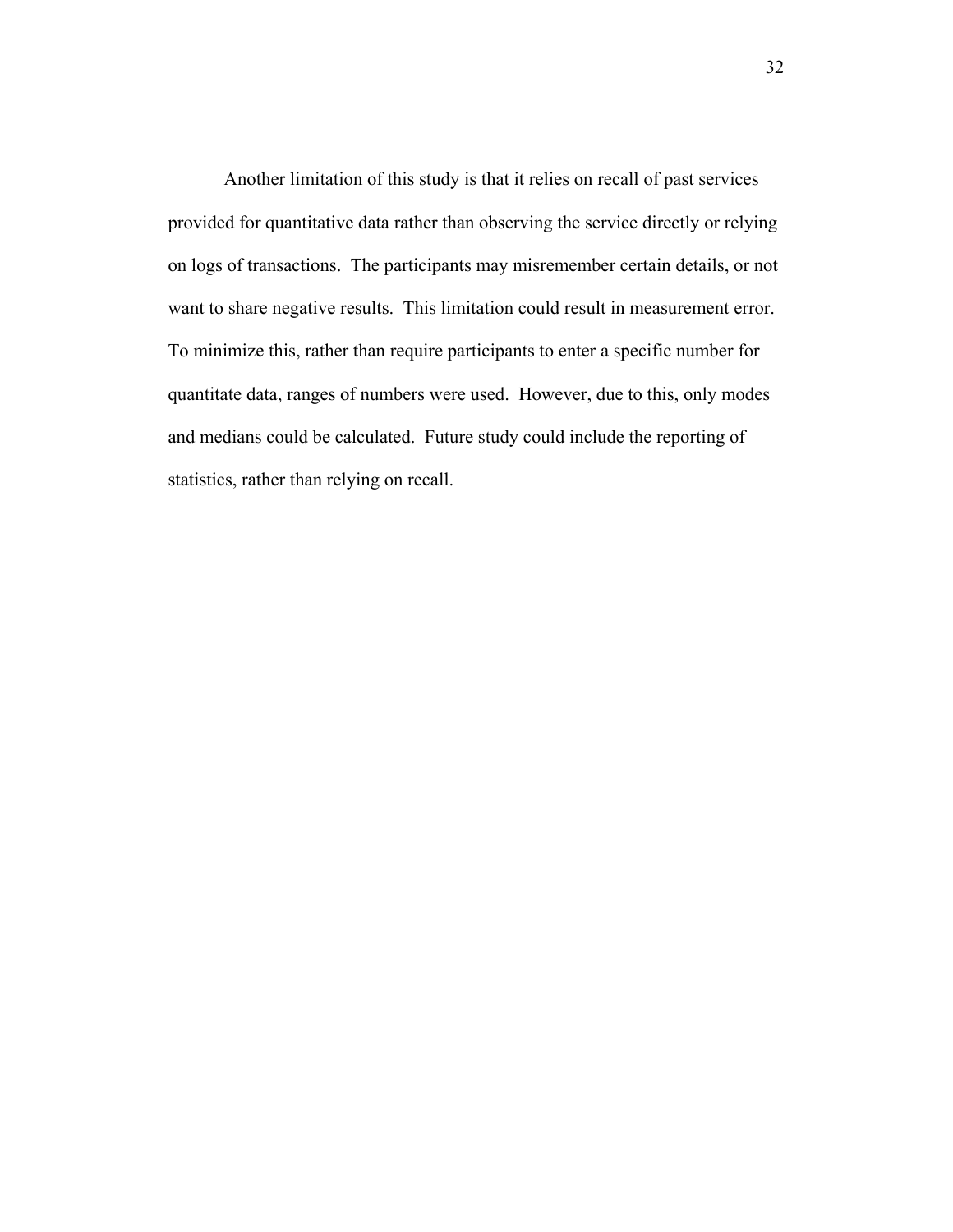## **CONCLUSIONS**

Over two million people are currently incarcerated in this country, the disproportionate majority of whom are Black or Hispanic and awaiting trial. Post *Bounds*, and prior to *Lewis*, inmates in need of legal materials could visit a prison law library and gain access. However, post-*Lewis*, prison law libraries across the country have begun closing or reducing services. Further, since the onset of the COVID-19 pandemic incarcerated people, due to lock-downs, have lost nearly all prison law library access. The reduction in access to legal resources available to incarcerated persons can be seen as part of the systemic discrimination within our criminal justice system.

As prison law libraries across the country are disappearing, and access to legal materials is being reduced for incarcerated persons, academic law libraries are stepping up to fill the information gap. This study provides some insight to the role academic law libraries play in providing reference services to incarcerated persons. Of the libraries surveyed, 36% of respondents reported receiving on average 4-7 reference requests from incarcerated persons a month and 70% percent of respondents reported successfully fulfilling 75-100% of the reference requests from incarcerated persons. While there is plenty of area for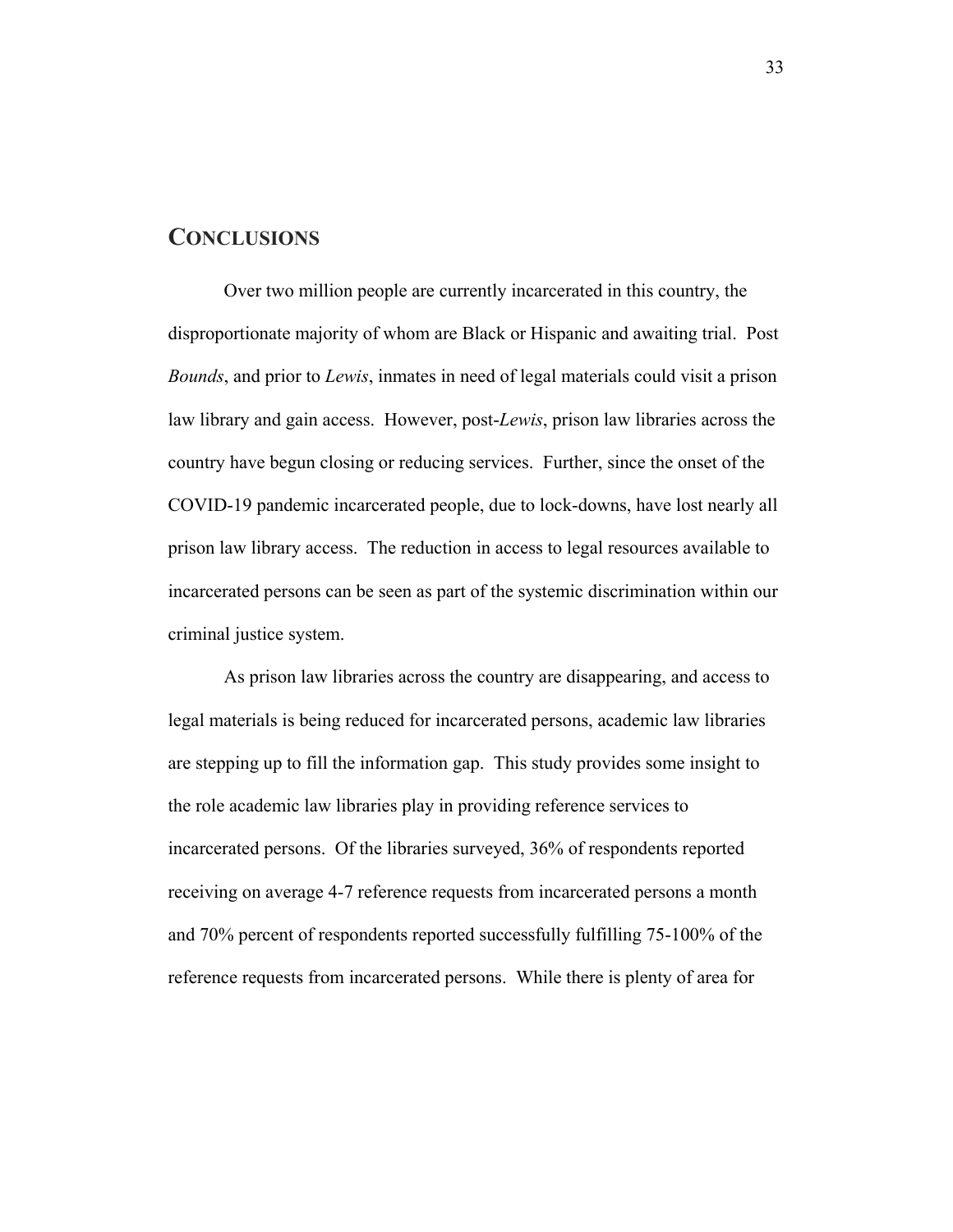further research, this study was a beginning step, and will hopefully illuminate a need for future study.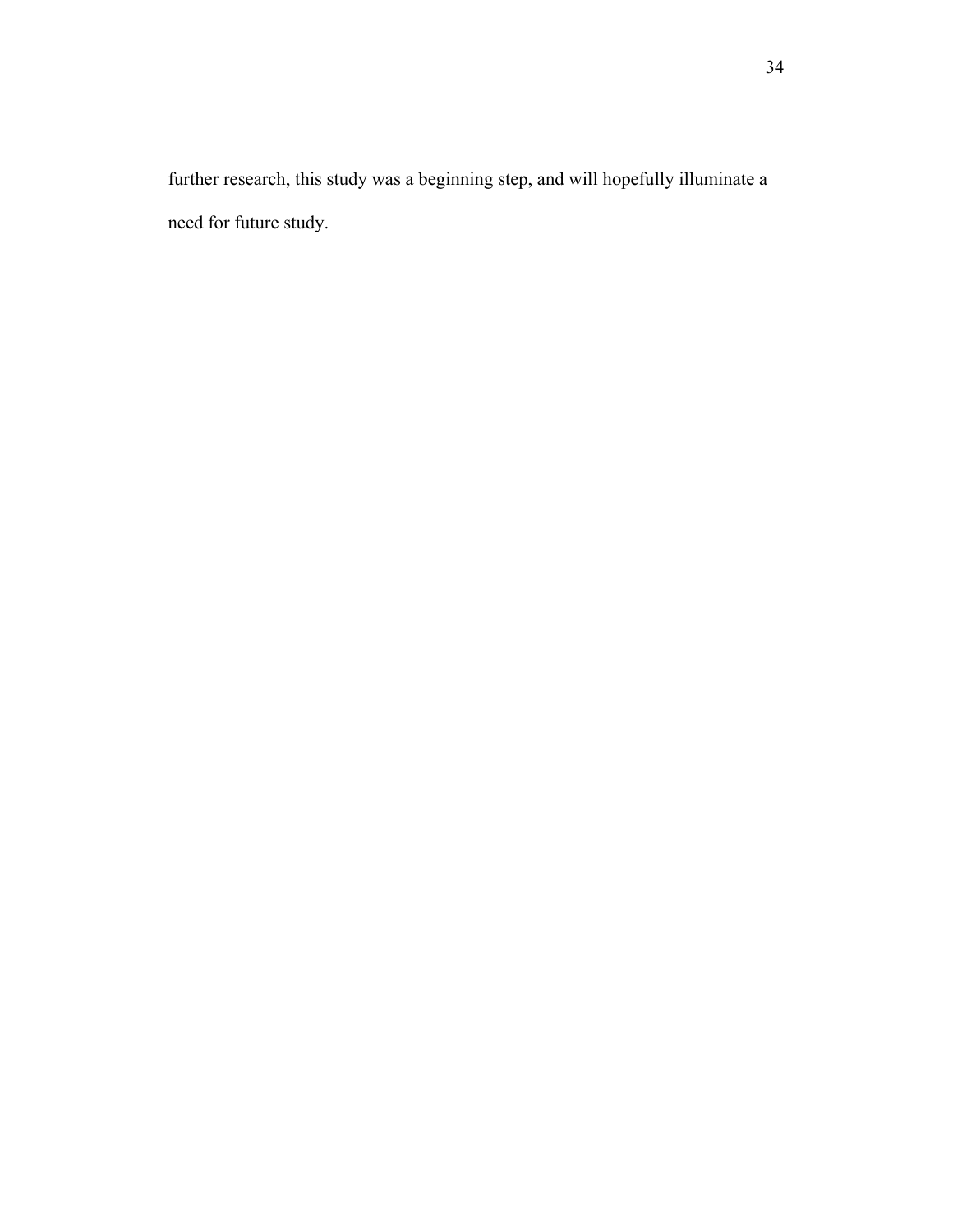## **APPENDIX**

Survey – Reference Services by Academic Law Libraries to Incarcerated Persons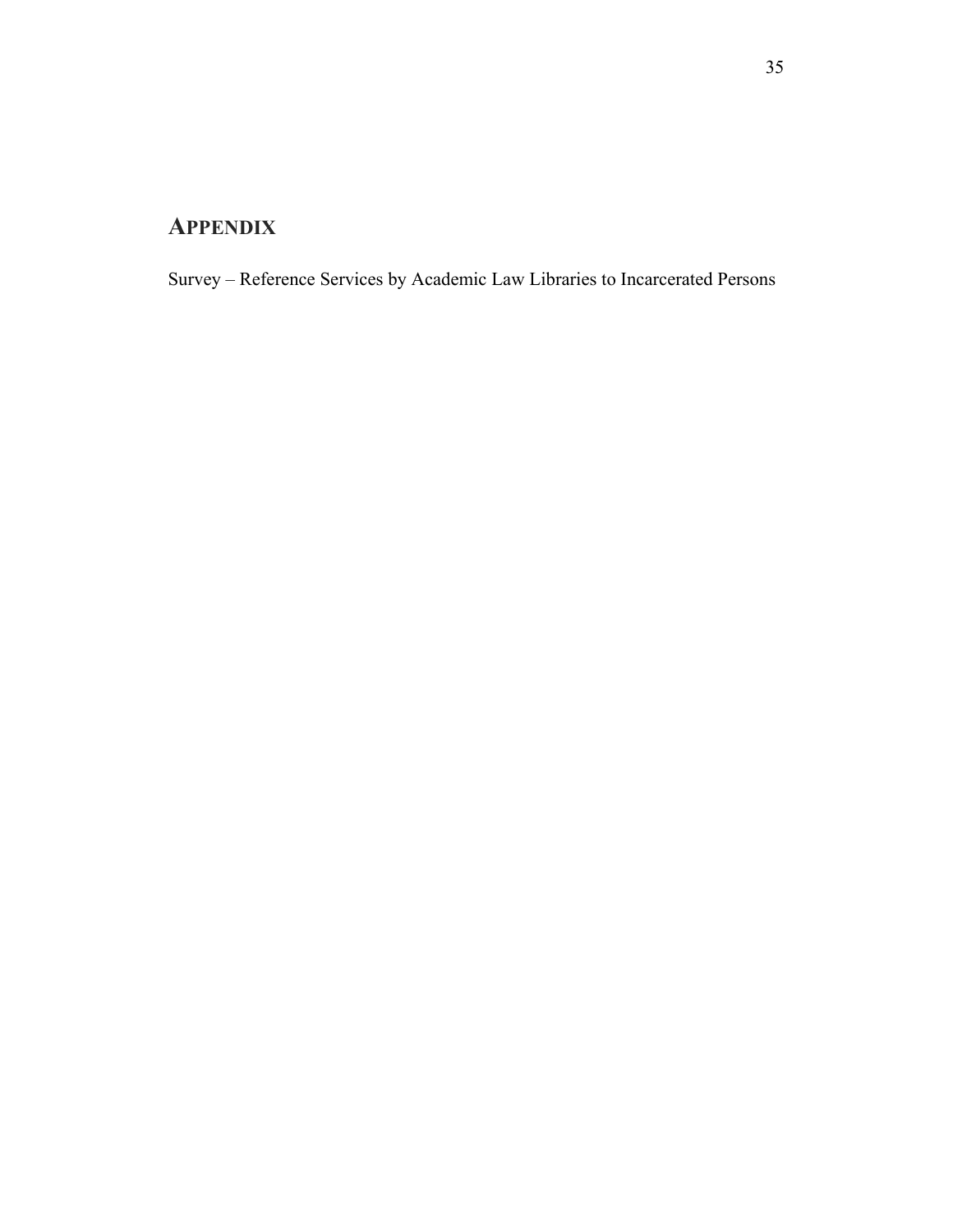# **Survey - Reference Services by Academic Law Libraries to Incarcerated Persons**

# **Survey Flow**

**Block: Default Question Block (3 Questions) Standard: Block 1 (1 Question) Standard: Block 2 (4 Questions) Standard: Block 3 (2 Questions) Standard: Block 4 (1 Question)**

Page Break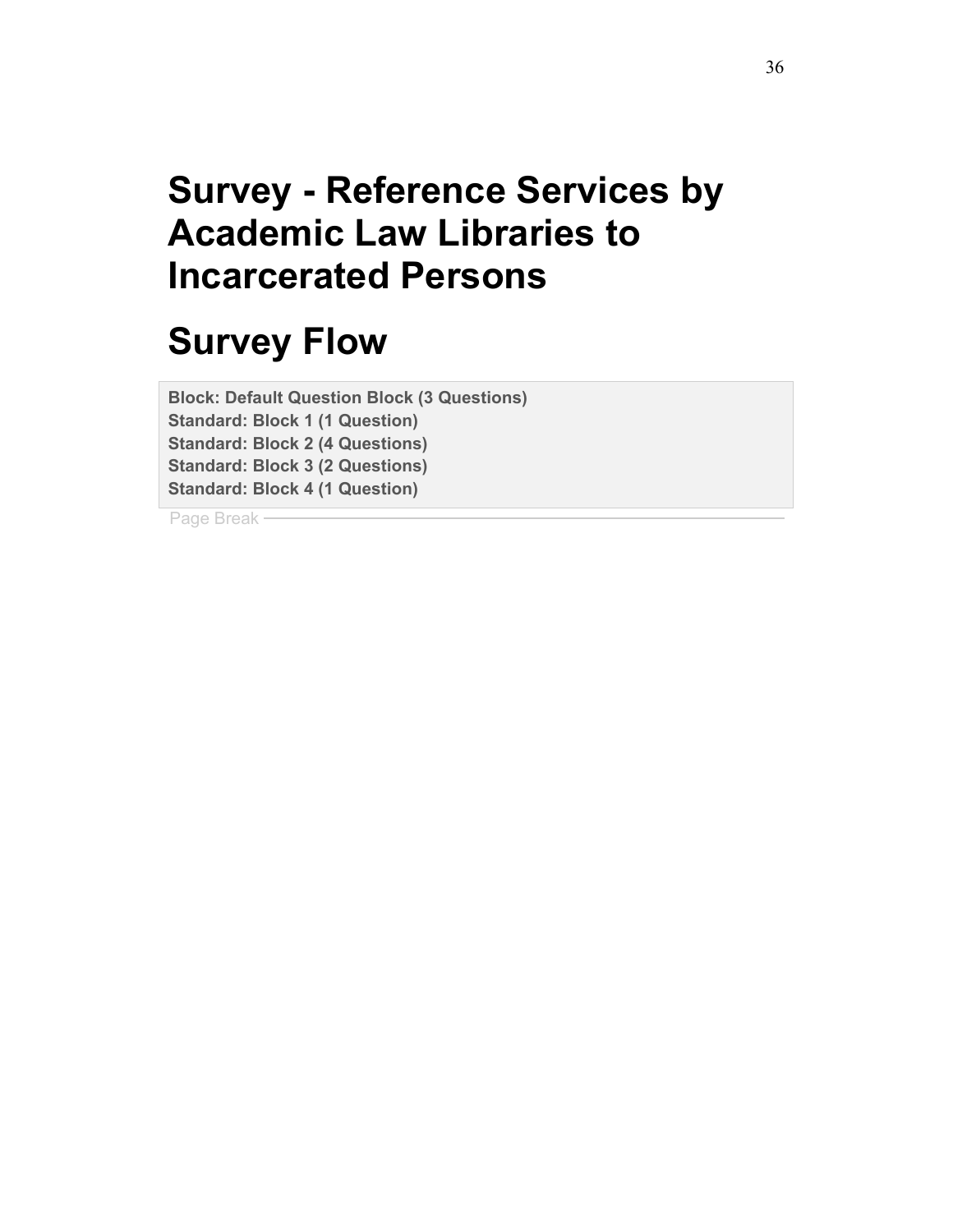#### **Start of Block: Default Question Block**

Q1 Welcome to the "Reference Services to Incarcerated People by Academic Law Libraries" Survey. This survey is being conducted by a graduate student at University of North Carolina at Chapel Hill, in the School of Information and Library Sciences in preparation for a Master's Paper. The goal of this survey is to determine the role academic law libraries play in providing reference services to incarcerated individuals. This survey should take you 5-10 minutes to complete. Your participation is completely voluntary, and you can leave any item blank that you choose not to answer.

Q2 Please enter the name of the law library where you provide reference services. (Please Note: this information will not be disseminated or published, it is only for data reconciliation purposes.)

 $\frac{1}{2}$  ,  $\frac{1}{2}$  ,  $\frac{1}{2}$  ,  $\frac{1}{2}$  ,  $\frac{1}{2}$  ,  $\frac{1}{2}$  ,  $\frac{1}{2}$  ,  $\frac{1}{2}$  ,  $\frac{1}{2}$  ,  $\frac{1}{2}$  ,  $\frac{1}{2}$  ,  $\frac{1}{2}$  ,  $\frac{1}{2}$  ,  $\frac{1}{2}$  ,  $\frac{1}{2}$  ,  $\frac{1}{2}$  ,  $\frac{1}{2}$  ,  $\frac{1}{2}$  ,  $\frac{1$ 

Q3 Do you receive and/or respond to reference requests from incarcerated

| Receive (1) |
|-------------|
| Respond (2) |
| Neither (3) |

persons? Select all that apply.

**Skip To: End of Survey If Condition: Selected Count Is Less Than 1. Skip To: End of** *Survey.*

**End of Block: Default Question Block**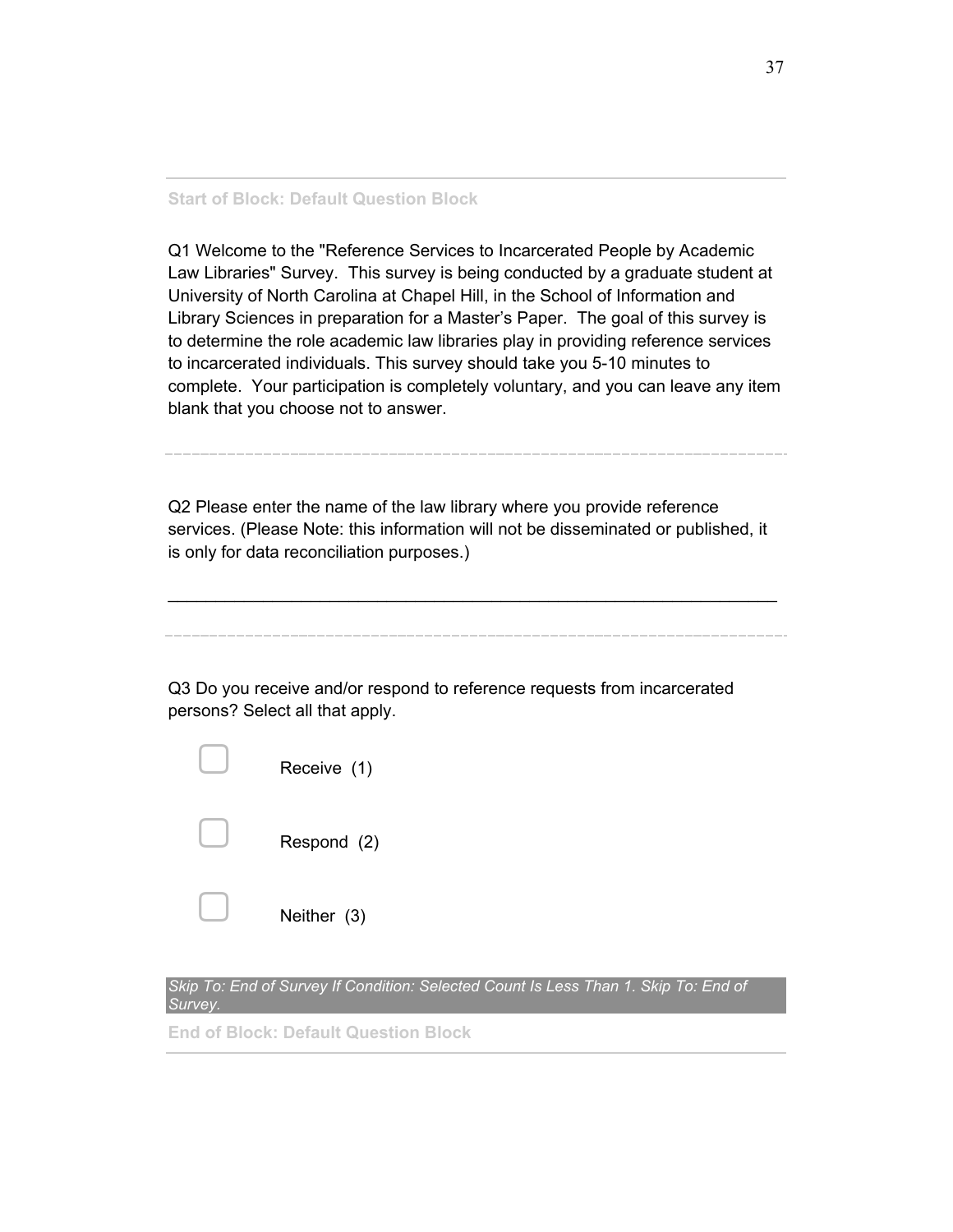**Start of Block: Block 1**

*Display This Question: If Q3 = Neither*

Q4 Please enter the email address of the person at your law library who receives and/or responds to reference requests from incarcerated persons.



 $\mathcal{L}_\text{max}$  and  $\mathcal{L}_\text{max}$  and  $\mathcal{L}_\text{max}$  and  $\mathcal{L}_\text{max}$  and  $\mathcal{L}_\text{max}$  and  $\mathcal{L}_\text{max}$ 

**End of Block: Block 1**

**Start of Block: Block 2**

Q5 On average how many reference requests from incarcerated persons does your library receive per month?

 $\bigcirc$  0 - 3 (1)  $\bigcirc$  4 - 7 (2)  $\bigcirc$  8 - 11 (3)  $\bigcirc$  12 + (4)  $\bigcirc$  Don't know (5)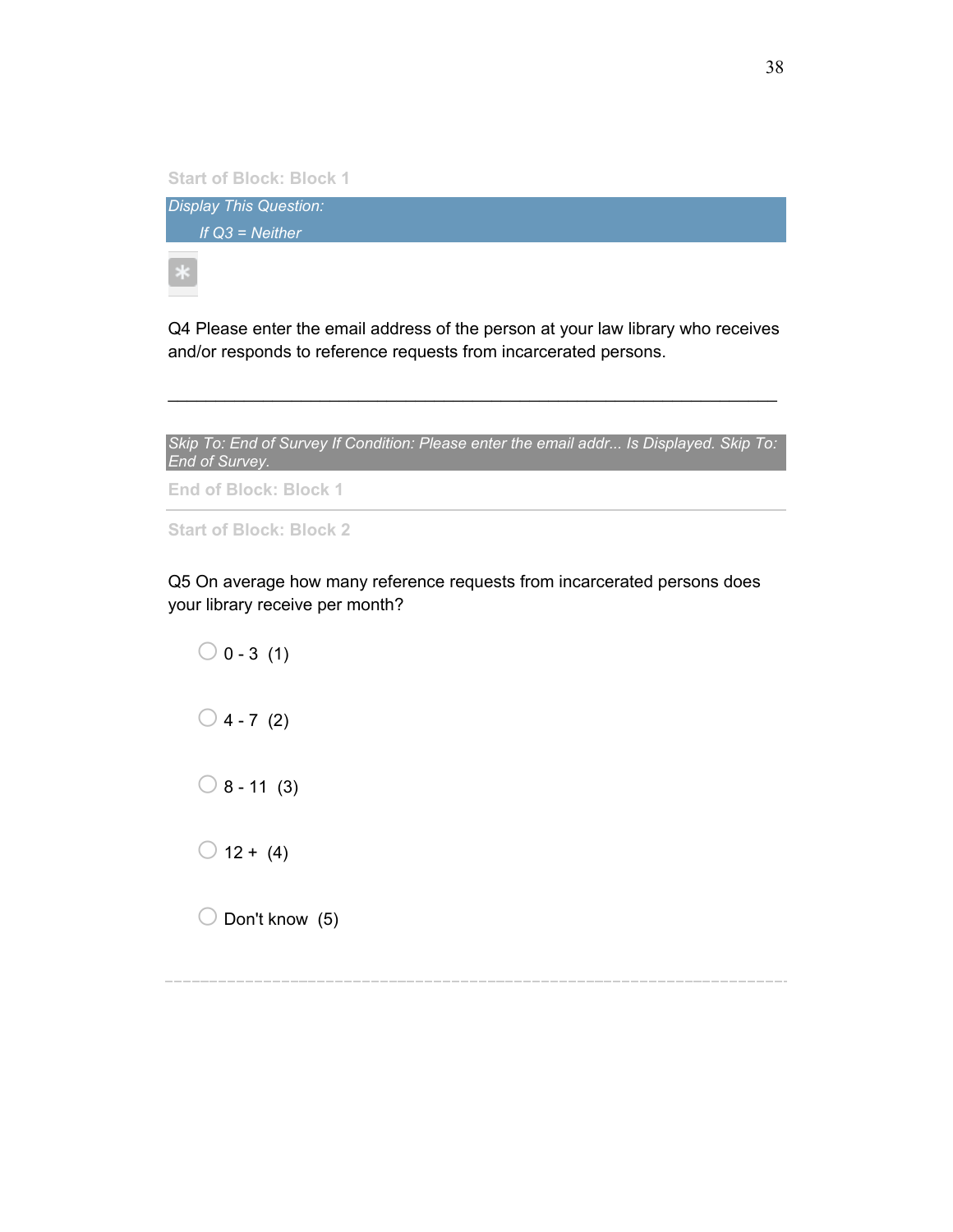Q6 Please summarize the topics of the reference requests, received by your library from incarcerated persons.

 $\frac{1}{2}$  ,  $\frac{1}{2}$  ,  $\frac{1}{2}$  ,  $\frac{1}{2}$  ,  $\frac{1}{2}$  ,  $\frac{1}{2}$  ,  $\frac{1}{2}$  ,  $\frac{1}{2}$  ,  $\frac{1}{2}$  ,  $\frac{1}{2}$  ,  $\frac{1}{2}$  ,  $\frac{1}{2}$  ,  $\frac{1}{2}$  ,  $\frac{1}{2}$  ,  $\frac{1}{2}$  ,  $\frac{1}{2}$  ,  $\frac{1}{2}$  ,  $\frac{1}{2}$  ,  $\frac{1$ 

 $\mathcal{L}_\text{max}$  and  $\mathcal{L}_\text{max}$  and  $\mathcal{L}_\text{max}$  and  $\mathcal{L}_\text{max}$  and  $\mathcal{L}_\text{max}$  and  $\mathcal{L}_\text{max}$ 

 $\frac{1}{2}$  ,  $\frac{1}{2}$  ,  $\frac{1}{2}$  ,  $\frac{1}{2}$  ,  $\frac{1}{2}$  ,  $\frac{1}{2}$  ,  $\frac{1}{2}$  ,  $\frac{1}{2}$  ,  $\frac{1}{2}$  ,  $\frac{1}{2}$  ,  $\frac{1}{2}$  ,  $\frac{1}{2}$  ,  $\frac{1}{2}$  ,  $\frac{1}{2}$  ,  $\frac{1}{2}$  ,  $\frac{1}{2}$  ,  $\frac{1}{2}$  ,  $\frac{1}{2}$  ,  $\frac{1$ 

 $\frac{1}{2}$  ,  $\frac{1}{2}$  ,  $\frac{1}{2}$  ,  $\frac{1}{2}$  ,  $\frac{1}{2}$  ,  $\frac{1}{2}$  ,  $\frac{1}{2}$  ,  $\frac{1}{2}$  ,  $\frac{1}{2}$  ,  $\frac{1}{2}$  ,  $\frac{1}{2}$  ,  $\frac{1}{2}$  ,  $\frac{1}{2}$  ,  $\frac{1}{2}$  ,  $\frac{1}{2}$  ,  $\frac{1}{2}$  ,  $\frac{1}{2}$  ,  $\frac{1}{2}$  ,  $\frac{1$ 

 $\mathcal{L}_\text{max}$  and  $\mathcal{L}_\text{max}$  and  $\mathcal{L}_\text{max}$  and  $\mathcal{L}_\text{max}$  and  $\mathcal{L}_\text{max}$  and  $\mathcal{L}_\text{max}$ 

Q7 Of the reference requests received by your library from incarcerated persons, approximately what percentage are fulfilled, either by providing materials or answers?

| $\bigcirc$ 0% - 24% (1)   |
|---------------------------|
| $\bigcirc$ 25% - 49% (2)  |
| $\bigcirc$ 50% - 74% (3)  |
| $\bigcirc$ 75% - 100% (4) |
| $\bigcirc$ Don't know (5) |

Q8 Please summarize the primary reasons reference requests, received by your library from incarcerated persons, are not fulfilled.

 $\frac{1}{2}$  ,  $\frac{1}{2}$  ,  $\frac{1}{2}$  ,  $\frac{1}{2}$  ,  $\frac{1}{2}$  ,  $\frac{1}{2}$  ,  $\frac{1}{2}$  ,  $\frac{1}{2}$  ,  $\frac{1}{2}$  ,  $\frac{1}{2}$  ,  $\frac{1}{2}$  ,  $\frac{1}{2}$  ,  $\frac{1}{2}$  ,  $\frac{1}{2}$  ,  $\frac{1}{2}$  ,  $\frac{1}{2}$  ,  $\frac{1}{2}$  ,  $\frac{1}{2}$  ,  $\frac{1$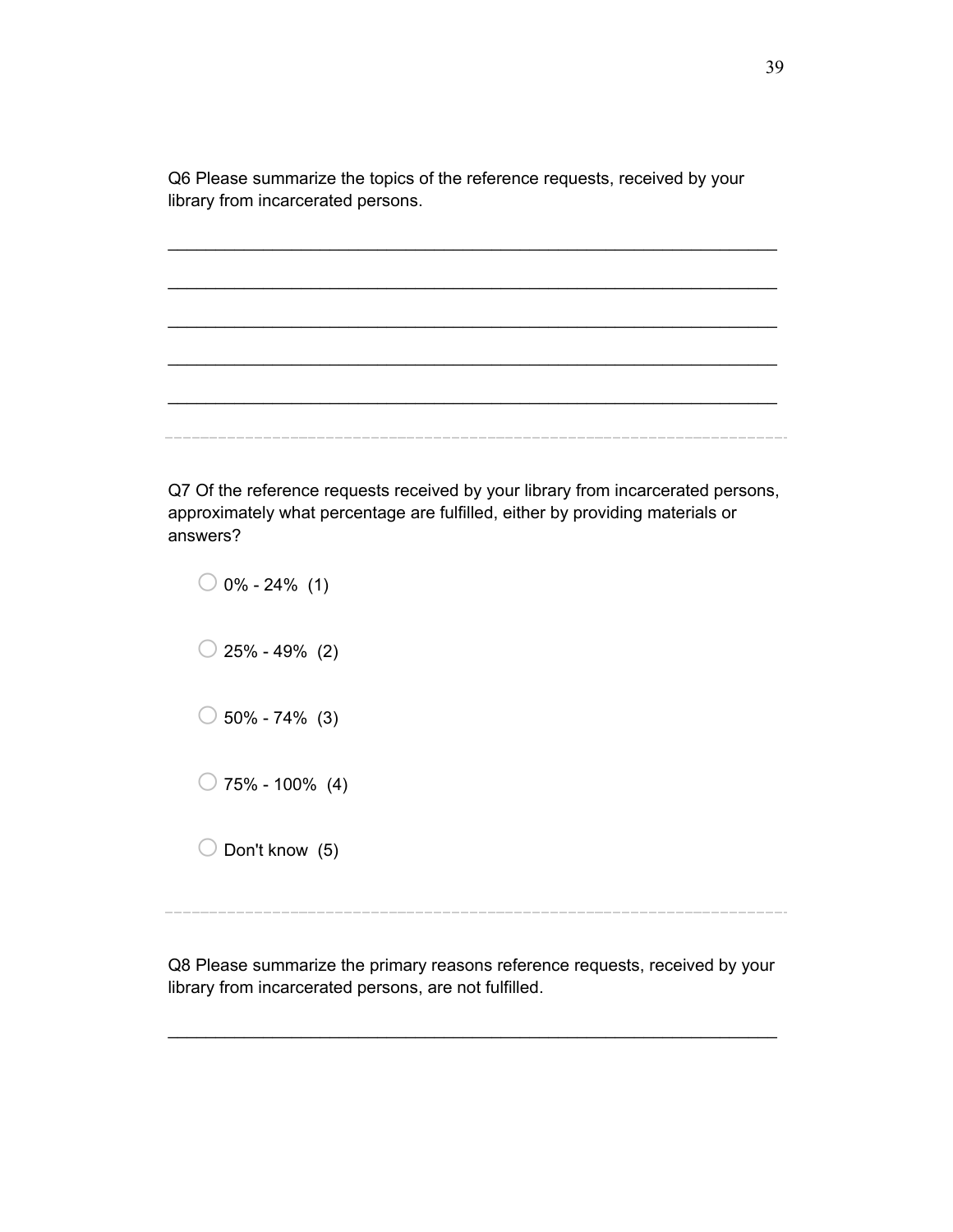**End of Block: Block 2**

**Start of Block: Block 3**

Q9 Does your law library have a policy regarding reference services for incarcerated persons or prisoners?

 $\mathcal{L}_\text{max}$  and  $\mathcal{L}_\text{max}$  and  $\mathcal{L}_\text{max}$  and  $\mathcal{L}_\text{max}$  and  $\mathcal{L}_\text{max}$  and  $\mathcal{L}_\text{max}$ 

 $\frac{1}{2}$  ,  $\frac{1}{2}$  ,  $\frac{1}{2}$  ,  $\frac{1}{2}$  ,  $\frac{1}{2}$  ,  $\frac{1}{2}$  ,  $\frac{1}{2}$  ,  $\frac{1}{2}$  ,  $\frac{1}{2}$  ,  $\frac{1}{2}$  ,  $\frac{1}{2}$  ,  $\frac{1}{2}$  ,  $\frac{1}{2}$  ,  $\frac{1}{2}$  ,  $\frac{1}{2}$  ,  $\frac{1}{2}$  ,  $\frac{1}{2}$  ,  $\frac{1}{2}$  ,  $\frac{1$ 

 $\mathcal{L}_\text{max}$  and  $\mathcal{L}_\text{max}$  and  $\mathcal{L}_\text{max}$  and  $\mathcal{L}_\text{max}$  and  $\mathcal{L}_\text{max}$  and  $\mathcal{L}_\text{max}$ 

 $\mathcal{L}_\text{max}$  and  $\mathcal{L}_\text{max}$  and  $\mathcal{L}_\text{max}$  and  $\mathcal{L}_\text{max}$  and  $\mathcal{L}_\text{max}$  and  $\mathcal{L}_\text{max}$ 

 $\bigcirc$  Yes (1)  $\bigcirc$  No (2)  $\bigcirc$  Don't know (3)

*Display This Question: If Q9 = Yes*

Q10 Please summarize your law library's policy regarding reference requests for incarcerated persons or prisoners, including any information regarding the submission process, fees, or payment procedures.

 $\mathcal{L}_\text{max}$  and  $\mathcal{L}_\text{max}$  and  $\mathcal{L}_\text{max}$  and  $\mathcal{L}_\text{max}$  and  $\mathcal{L}_\text{max}$  and  $\mathcal{L}_\text{max}$ 

 $\frac{1}{2}$  ,  $\frac{1}{2}$  ,  $\frac{1}{2}$  ,  $\frac{1}{2}$  ,  $\frac{1}{2}$  ,  $\frac{1}{2}$  ,  $\frac{1}{2}$  ,  $\frac{1}{2}$  ,  $\frac{1}{2}$  ,  $\frac{1}{2}$  ,  $\frac{1}{2}$  ,  $\frac{1}{2}$  ,  $\frac{1}{2}$  ,  $\frac{1}{2}$  ,  $\frac{1}{2}$  ,  $\frac{1}{2}$  ,  $\frac{1}{2}$  ,  $\frac{1}{2}$  ,  $\frac{1$